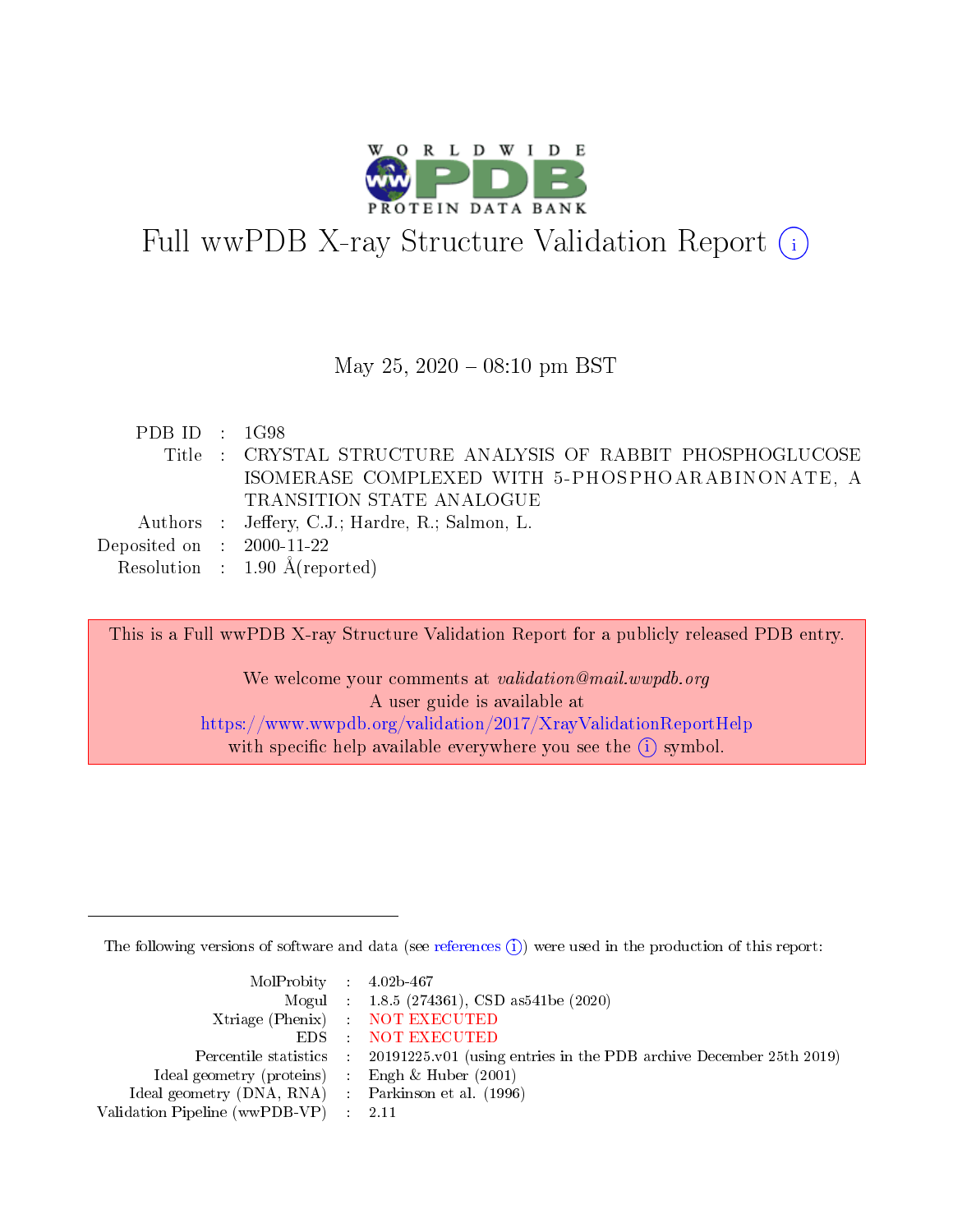# 1 [O](https://www.wwpdb.org/validation/2017/XrayValidationReportHelp#overall_quality)verall quality at a glance  $(i)$

The following experimental techniques were used to determine the structure: X-RAY DIFFRACTION

The reported resolution of this entry is 1.90 Å.

Percentile scores (ranging between 0-100) for global validation metrics of the entry are shown in the following graphic. The table shows the number of entries on which the scores are based.



| Metric                | Whole archive       | Similar resolution                                         |  |  |
|-----------------------|---------------------|------------------------------------------------------------|--|--|
|                       | (# $\rm{Entries}$ ) | $(\#\text{Entries}, \text{resolution range}(\text{\AA}) )$ |  |  |
| Clashscore            | 141614              | $6847(1.90-1.90)$                                          |  |  |
| Ramachandran outliers | 138981              | 6760 (1.90-1.90)                                           |  |  |
| Sidechain outliers    | 138945              | 6760 (1.90-1.90)                                           |  |  |

The table below summarises the geometric issues observed across the polymeric chains and their fit to the electron density. The red, orange, yellow and green segments on the lower bar indicate the fraction of residues that contain outliers for  $\geq=3$ , 2, 1 and 0 types of geometric quality criteria respectively. A grey segment represents the fraction of residues that are not modelled. The numeric value for each fraction is indicated below the corresponding segment, with a dot representing fractions  $\leq=5\%$ 

Note EDS was not executed.

| Mol | $\mid$ Chain $\mid$ Length $\mid$ | Quality of chain |     |              |  |  |
|-----|-----------------------------------|------------------|-----|--------------|--|--|
|     | 558                               | 75%              | 20% | 5%           |  |  |
|     | 558                               | 82%              | 15% | $\cdot\cdot$ |  |  |

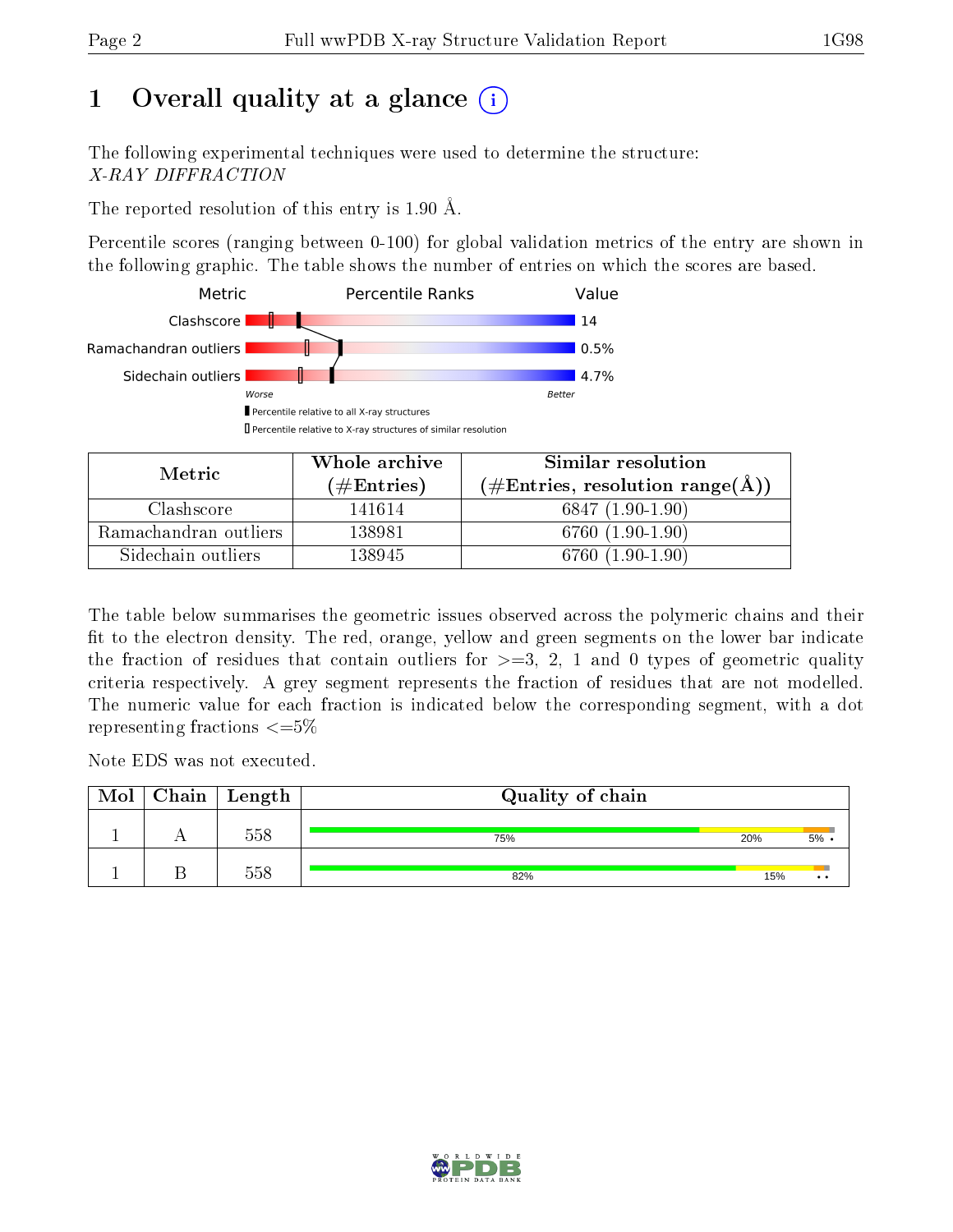# 2 Entry composition (i)

There are 3 unique types of molecules in this entry. The entry contains 9712 atoms, of which 0 are hydrogens and 0 are deuteriums.

In the tables below, the ZeroOcc column contains the number of atoms modelled with zero occupancy, the AltConf column contains the number of residues with at least one atom in alternate conformation and the Trace column contains the number of residues modelled with at most 2 atoms.

Molecule 1 is a protein called PHOSPHOGLUCOSE ISOMERASE.

| Mol | Chain   Residues | Atoms       |      |         |                  |     |  | $\text{ZeroOcc} \mid \text{AltConf} \mid \text{Trace}$ |  |
|-----|------------------|-------------|------|---------|------------------|-----|--|--------------------------------------------------------|--|
|     | 555              | Total       |      | N       |                  |     |  |                                                        |  |
|     |                  | 4395        | 2805 | 765 806 |                  | -19 |  |                                                        |  |
|     | 555              | $\rm Total$ |      | 'N.     | $\left( \right)$ |     |  |                                                        |  |
|     |                  | 4395        | 2805 | 765 806 |                  | -19 |  |                                                        |  |

• Molecule 2 is 5-PHOSPHOARABINONIC ACID (three-letter code: PA5) (formula:  $C_5H_{11}O_9P$ ).



|  | $\text{Mol}$   Chain   Residues | Atoms                               | $ZeroOcc \   \ AltConf$ |
|--|---------------------------------|-------------------------------------|-------------------------|
|  |                                 | Total C O P<br>$15 \t 5 \t 9 \t 1$  |                         |
|  |                                 | Total C O P<br>$15 \quad 5 \quad 9$ |                         |

Molecule 3 is water.

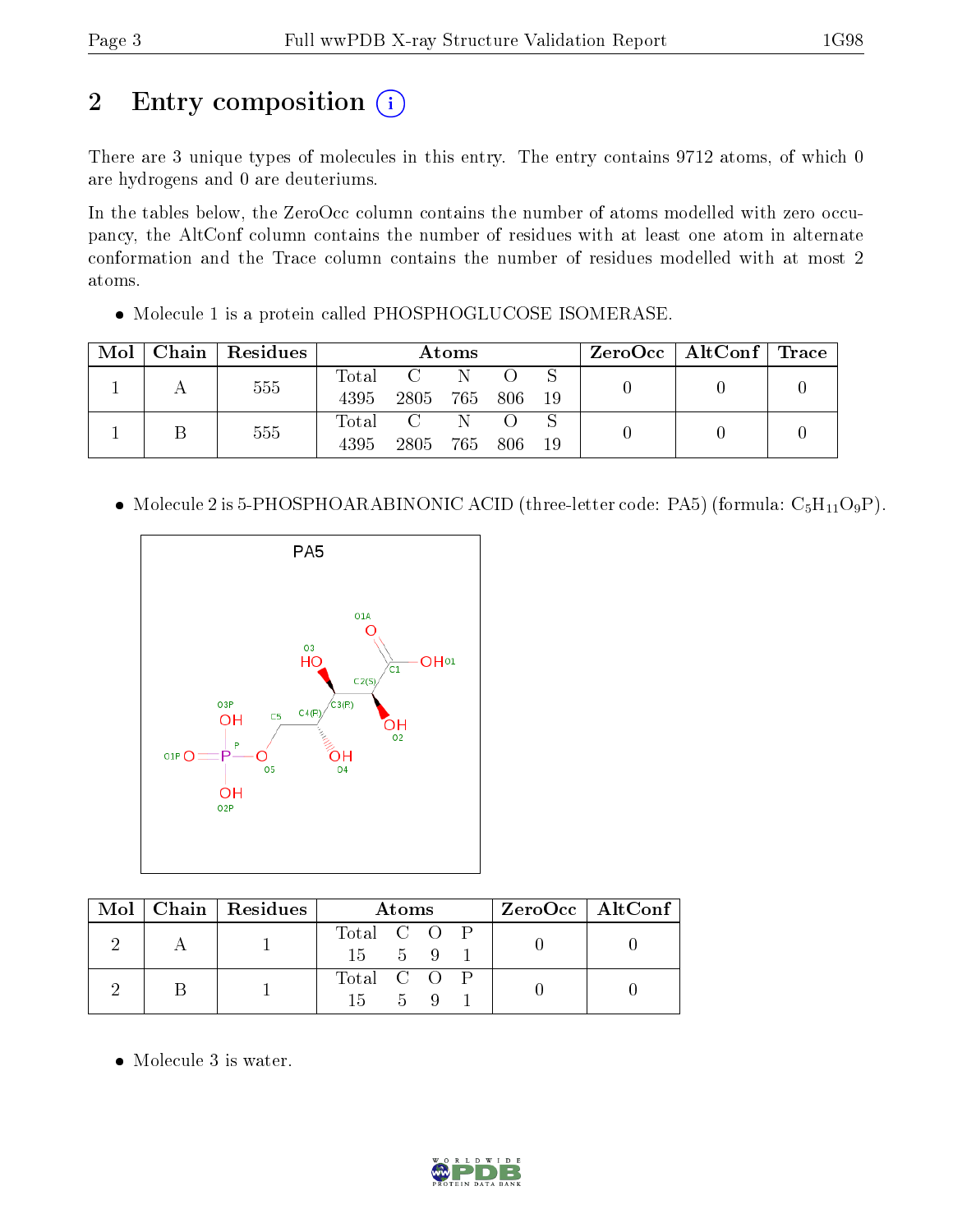|  | $Mol$   Chain   Residues | Atoms               | ZeroOcc   AltConf |
|--|--------------------------|---------------------|-------------------|
|  | 427                      | Total<br>427<br>427 |                   |
|  | 465                      | Total<br>465<br>465 |                   |

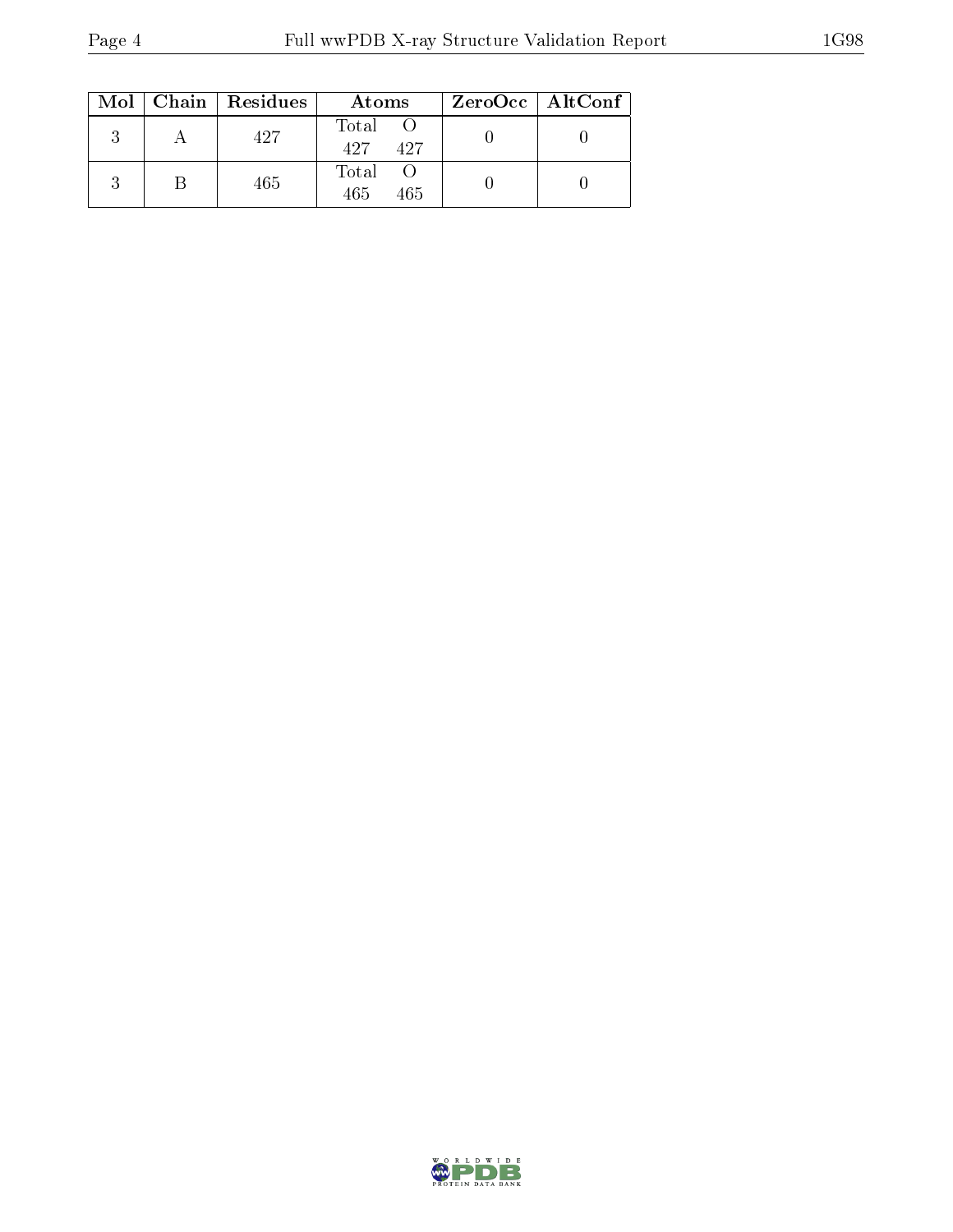C197 E201 F212 E216 K222 T223 K253  $\frac{254}{25}$ F255 D258 P259 Q260 N261 M262 W268 R272 L275 L285 F289 E293  $^{1304}$ H305 F306 A315 W325 C329 P339 R369  $\frac{1}{2}$ D371 P382 G383 Q387 H388 Y391 M400

F405 L406 I407 K422 L425 A426 N427 F428 M436 E442 R445  $\frac{6}{149}$ E456 D457 L458 M459 K460 L461 L462 P463 F478 D505 I506 N507  $\frac{11}{2}$ Q519 K522 E525 S532 H537 N542 R552 K555 ILE GLN

## 3 Residue-property plots  $(i)$

These plots are drawn for all protein, RNA and DNA chains in the entry. The first graphic for a chain summarises the proportions of the various outlier classes displayed in the second graphic. The second graphic shows the sequence view annotated by issues in geometry. Residues are colorcoded according to the number of geometric quality criteria for which they contain at least one outlier: green  $= 0$ , yellow  $= 1$ , orange  $= 2$  and red  $= 3$  or more. Stretches of 2 or more consecutive residues without any outlier are shown as a green connector. Residues present in the sample, but not in the model, are shown in grey.

Note EDS was not executed.



• Molecule 1: PHOSPHOGLUCOSE ISOMERASE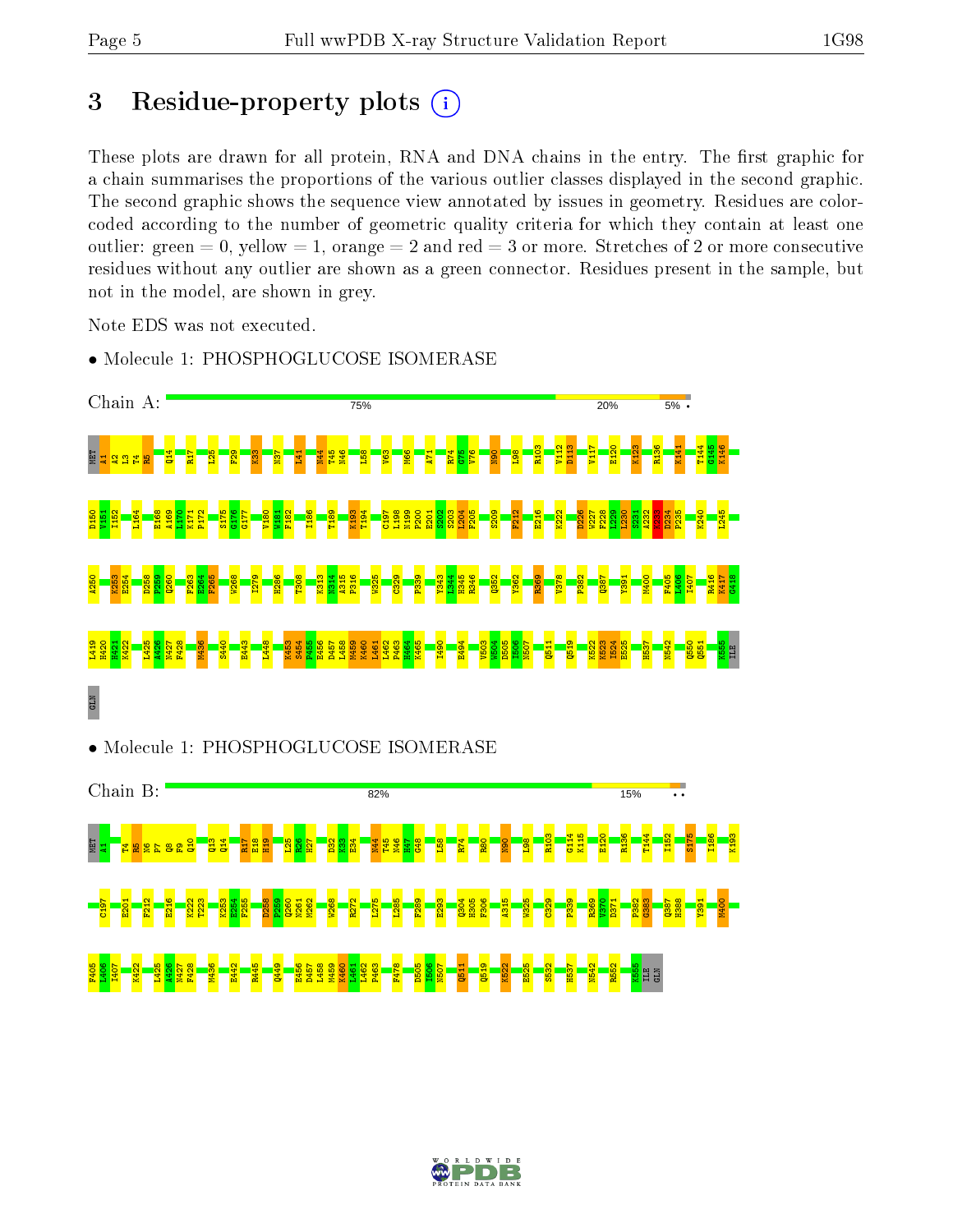# 4 Data and refinement statistics  $(i)$

Xtriage (Phenix) and EDS were not executed - this section is therefore incomplete.

| Property                               | Value                                           | Source    |  |
|----------------------------------------|-------------------------------------------------|-----------|--|
| Space group                            | C 2 2 21                                        | Depositor |  |
| Cell constants                         | 116.55Å 271.82Å<br>82.83Å                       | Depositor |  |
| a, b, c, $\alpha$ , $\beta$ , $\gamma$ | $90.00^\circ$<br>$90.00^\circ$<br>$90.00^\circ$ |           |  |
| Resolution (A                          | 8.00<br>- 1.90                                  | Depositor |  |
| % Data completeness                    | $93.6(8.00-1.90)$                               | Depositor |  |
| in resolution range)                   |                                                 |           |  |
| $\mathrm{R}_{merge}$                   | 0.04                                            | Depositor |  |
| $\mathrm{R}_{sym}$                     | 0.04                                            | Depositor |  |
| Refinement program                     | <b>CNS</b>                                      | Depositor |  |
| $R, R_{free}$                          | 0.211<br>0.236                                  | Depositor |  |
| Estimated twinning fraction            | No twinning to report.                          | Xtriage   |  |
| Total number of atoms                  | 9712                                            | wwPDB-VP  |  |
| Average B, all atoms $(A^2)$           | 25.0                                            | wwPDB-VP  |  |

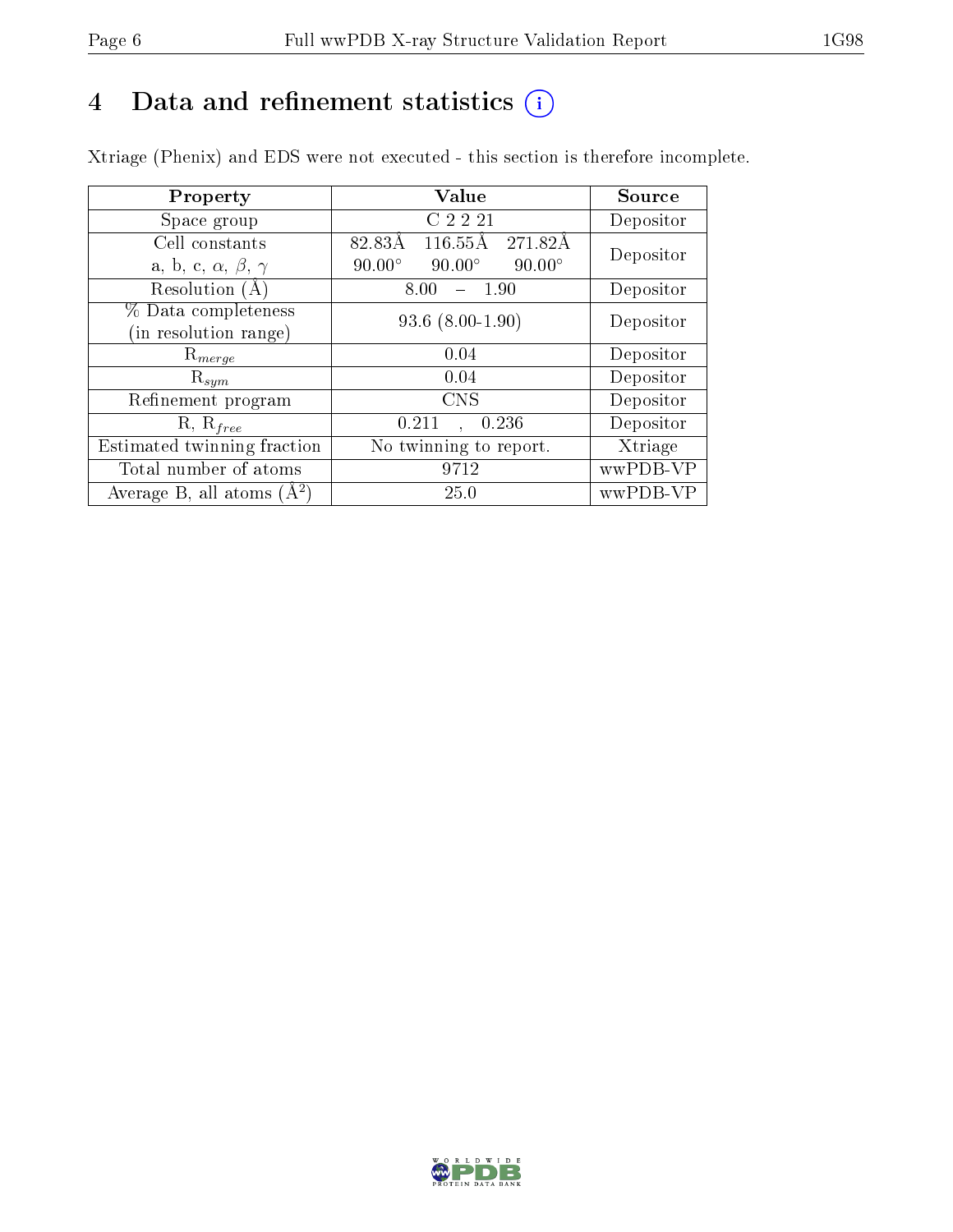## 5 Model quality  $(i)$

## 5.1 Standard geometry  $(i)$

Bond lengths and bond angles in the following residue types are not validated in this section: PA5

The Z score for a bond length (or angle) is the number of standard deviations the observed value is removed from the expected value. A bond length (or angle) with  $|Z| > 5$  is considered an outlier worth inspection. RMSZ is the root-mean-square of all Z scores of the bond lengths (or angles).

| Mol | Chain |      | Bond lengths | Bond angles |                  |  |
|-----|-------|------|--------------|-------------|------------------|--|
|     |       | RMSZ | # $ Z >5$    | RMSZ        | $\# Z  > 5$      |  |
|     |       | 0.44 | 0/4504       | 0.68        | $3/6101 (0.0\%)$ |  |
|     | R     | 0.38 | 0/4504       | 0.62        | $3/6101 (0.0\%)$ |  |
| AH  | ΑH    | 0.41 | 0/9008       | 0.65        | $6/12202(0.0\%)$ |  |

Chiral center outliers are detected by calculating the chiral volume of a chiral center and verifying if the center is modelled as a planar moiety or with the opposite hand.A planarity outlier is detected by checking planarity of atoms in a peptide group, atoms in a mainchain group or atoms of a sidechain that are expected to be planar.

|  | $\mid$ Mol $\mid$ Chain $\mid$ #Chirality outliers $\mid$ #Planarity outliers $^{\prime}$ |
|--|-------------------------------------------------------------------------------------------|
|  |                                                                                           |

There are no bond length outliers.

All (6) bond angle outliers are listed below:

| Mol | Chain | Res | Type       | Atoms        | $\mathbf{Z}$ | Observed $\binom{o}{c}$ | Ideal $(°)$ |
|-----|-------|-----|------------|--------------|--------------|-------------------------|-------------|
|     |       | 5   | ARG        | $NE- CZ-NH2$ | 6.63         | 123.61                  | 120.30      |
|     | В     | 262 | <b>MET</b> | $CG-SD-CE$   | 6.12         | 110.00                  | 100.20      |
|     |       | 459 | <b>MET</b> | $CG-SD-CE$   | 6.08         | 109.93                  | 100.20      |
|     | В     | 400 | <b>MET</b> | $CG-SD-CE$   | 5.60         | 109.16                  | 100.20      |
|     |       |     | ALA        | $N$ -CA-CB   | $-5.42$      | 102.51                  | 110.10      |
|     |       | 383 | GLY        | $CA-C-O$     | $-5.05$      | 111.51                  | 120.60      |

There are no chirality outliers.

All (1) planarity outliers are listed below:

| $Mol$   Chain |     | $\mid$ Res $\mid$ Type | Group     |
|---------------|-----|------------------------|-----------|
|               | 383 |                        | Mainchain |

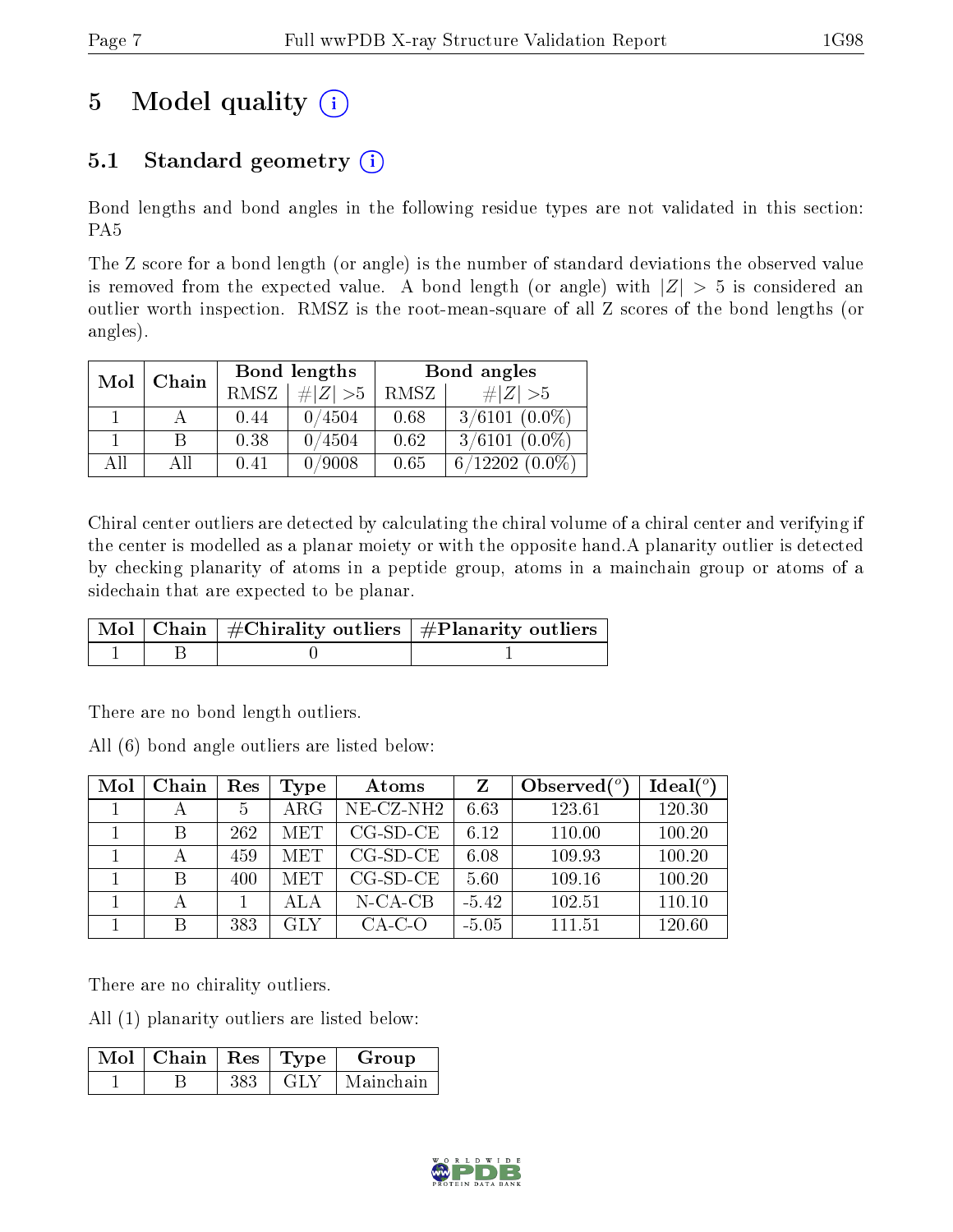#### $5.2$  Too-close contacts  $(i)$

In the following table, the Non-H and H(model) columns list the number of non-hydrogen atoms and hydrogen atoms in the chain respectively. The H(added) column lists the number of hydrogen atoms added and optimized by MolProbity. The Clashes column lists the number of clashes within the asymmetric unit, whereas Symm-Clashes lists symmetry related clashes.

| Mol |      | $\mid$ Chain $\mid$ Non-H $\mid$ H(model) $\mid$ | H(added) |     | $Clashes$   Symm-Clashes |
|-----|------|--------------------------------------------------|----------|-----|--------------------------|
|     | 4395 |                                                  | 4352     | 154 |                          |
|     | 4395 |                                                  | 4352     | 106 |                          |
|     | 15   |                                                  |          |     |                          |
|     | 15   |                                                  |          |     |                          |
|     | 427  |                                                  |          |     |                          |
|     | 465  |                                                  |          | 18  |                          |
|     | 9712 |                                                  | 8720     | 254 |                          |

The all-atom clashscore is defined as the number of clashes found per 1000 atoms (including hydrogen atoms). The all-atom clashscore for this structure is 14.

All (254) close contacts within the same asymmetric unit are listed below, sorted by their clash magnitude.

|                                   |                      | Interatomic    | Clash         |
|-----------------------------------|----------------------|----------------|---------------|
| Atom-1                            | Atom-2               | distance $(A)$ | overlap $(A)$ |
| 1: B:522: LYS: CG                 | 3:B:965:HOH:O        |                | 1.25          |
| 1: A:461:LEU:HD13                 | 1: A:461:LEU:O       | 1.43           | 1.18          |
| 1:B:222:LYS:HE3                   | 1:B:255:PHE:CE1      | 1.79           | 1.17          |
| 1: B: 522: LYS: HG2               | 3:B:965:HOH:O        | 1.42           | 1.17          |
| 1: B: 222: LYS: HE3               | 1:B:255:PHE:CD1      | 1.80           | 1.14          |
| 1: A: 33: LYS: H                  | 1: A: 33: LYS: HE2   | 0.98           | 1.14          |
| 1:A:112:VAL:O                     | 1:A:113:ASP:HB2      | 1.40           | 1.12          |
| 1:B:34:GLU:HB2                    | 3:B:991:HOH:O        | 1.54           | 1.07          |
| 1: A: 253: LYS: O                 | 1: A: 253: LYS: HD3  | 1.56           | 1.05          |
| 1: A:461:LEU:C                    | 1: A: 461: LEU: HD13 | 1.77           | 1.04          |
| 1:B:18:GLU:HG3                    | 1:B:19:HIS:CE1       | 1.91           | 1.03          |
| 1:A:146:LYS:HE2                   | 1: A:146: LYS:H      | 1.24           | 1.03          |
| 1:A:1:ALA:HB3                     | 3:A:858:HOH:O        | 1.57           | 1.01          |
| 1:A:453:LYS:HD2                   | 1:A:457:ASP:CB       | 1.94           | 0.98          |
| 1:A:2:ALA:N                       | 3:A:806:HOH:O        | 1.95           | 0.97          |
| 1: A: 33: LYS: HE2                | 1: A: 33: LYS:N      | 1.82           | 0.95          |
| $1:A:33:LYS:\overline{\text{CE}}$ | 1:A:33:LYS:H         | 1.80           | 0.94          |
| 1:B:222:LYS:CE                    | 1:B:255:PHE:CD1      | 2.51           | 0.93          |
| 1: A: 453: LYS: O                 | 1: A: 454: SER: HB3  | 1.67           | 0.93          |
| 1:B:519:GLN:OE1                   | 1: B: 522: LYS: HE3  | 1.69           | 0.92          |
| 1: A:146: LYS: CE                 | 1: A:146: LYS:H      | 1.84           | 0.91          |

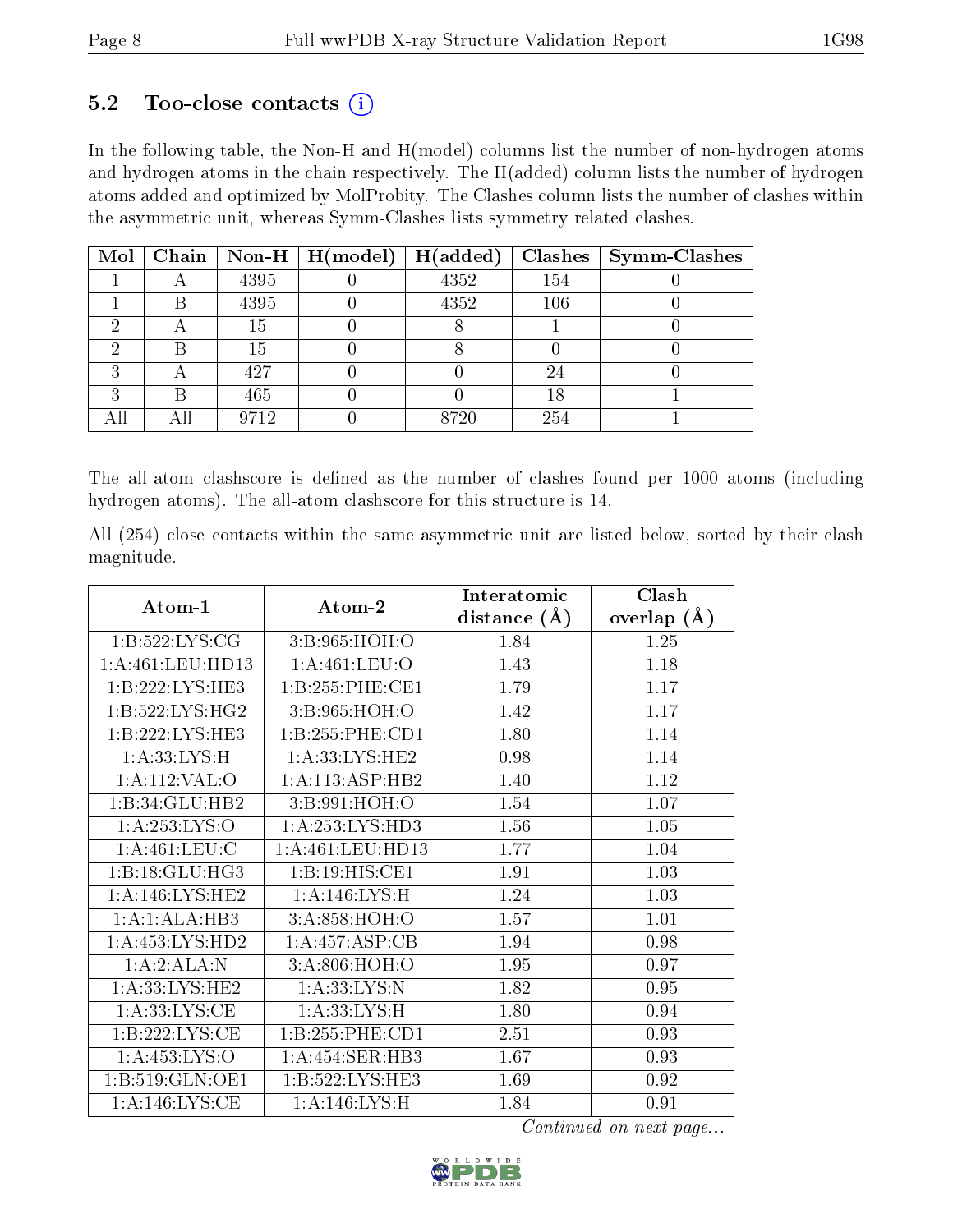| Continuata from previous page |                     | Interatomic    | Clash           |
|-------------------------------|---------------------|----------------|-----------------|
| Atom-1                        | Atom-2              | distance $(A)$ | overlap $(\AA)$ |
| 1:A:522:LYS:HG3               | 3:A:962:HOH:O       | 1.71           | 0.90            |
| 1: B: 193: LYS: HE2           | 1:B:193:LYS:HA      | 1.54           | 0.90            |
| 1:B:552:ARG:O                 | 3:B:1007:HOH:O      | 1.90           | 0.89            |
| 1:A:123:LYS:O                 | 1: A: 123: LYS: HE3 | 1.71           | 0.89            |
| 1:A:461:LEU:C                 | 1: A:461:LEU:CD1    | 2.43           | 0.87            |
| $1:A:74:ARG:\overline{NH2}$   | 1: A: 503: VAL: O   | 2.08           | 0.87            |
| 1:A:233:LYS:O                 | 1:A:234:ASP:HB3     | 1.71           | 0.87            |
| 1:B:222:LYS:CE                | 1: B: 255: PHE: CE1 | 2.58           | 0.86            |
| 1:A:461:LEU:HD11              | 1:A:465:LYS:CD      | 2.06           | 0.85            |
| 1: A:313: LYS: HG3            | 3:A:965:HOH:O       | 1.74           | 0.85            |
| 1:A:453:LYS:HD2               | 1:A:457:ASP:HB2     | 1.58           | 0.85            |
| 1:A:422:LYS:HE3               | 1:B:525:GLU:HG2     | 1.59           | 0.84            |
| 1: A:525: GLU:HG2             | 1:B:422:LYS:HE2     | 1.60           | 0.83            |
| 1:A:550:GLN:HE21              | 1:A:551:GLN:HE21    | 1.27           | 0.82            |
| 1:A:453:LYS:HD2               | 1:A:457:ASP:HB3     | 1.63           | 0.80            |
| 1:B:115:LYS:HA                | 1:B:115:LYS:HE3     | 1.63           | 0.79            |
| 1:B:222:LYS:HE3               | 1:B:255:PHE:HD1     | 1.47           | 0.79            |
| 1: A: 253: LYS: HD3           | 1: A:253: LYS:C     | 2.01           | 0.78            |
| 1: A: 194: THR:O              | 1:A:198:LEU:HD23    | 1.83           | 0.78            |
| 1:B:305:HIS:HE1               | 1:B:315:ALA:H       | 1.28           | 0.78            |
| 1:B:442:GLU:HG2               | 3:B:988:HOH:O       | 1.83           | 0.77            |
| 1:A:235:PRO:O                 | 3: A:955: HOH:O     | 2.02           | 0.76            |
| $1:B:522:LYS:H\overline{G3}$  | 3:B:965:HOH:O       | 1.57           | 0.76            |
| 1:B:462:LEU:HB3               | 1:B:463:PRO:HD3     | 1.67           | 0.76            |
| 1:B:272:ARG:HH12              | 1:B:511:GLN:HE21    | 1.34           | 0.75            |
| $1:A:\overline{523:LYS:CE}$   | 3:A:749:HOH:O       | 2.35           | 0.75            |
| 1: A:200:PRO:HG3              | 1: A:227:TRP:CH2    | 2.22           | 0.74            |
| 1:A:74:ARG:HH22               | 1:A:505:ASP:HB2     | 1.52           | 0.73            |
| 1: A:461: LEU: HD11           | 1: A:465: LYS: CG   | 2.19           | 0.72            |
| 1:B:258:ASP:HB2               | 1:B:260:GLN:HE22    | 1.53           | 0.72            |
| 1:B:258:ASP:CB                | 1:B:260:GLN:HE22    | 2.03           | 0.72            |
| 1:B:222:LYS:HE3               | 1:B:255:PHE:HE1     | 1.45           | 0.71            |
| 1: A:461:LEU:HD11             | 1: A:465: LYS:HG3   | 1.73           | 0.71            |
| 1:A:537:HIS:H                 | 1:A:542:ASN:HD21    | 1.36           | 0.70            |
| 1:B:10:GLN:NE2                | 1:B:10:GLN:HA       | 2.06           | 0.70            |
| 1: A:313: LYS: HG2            | 3:A:661:HOH:O       | 1.92           | 0.70            |
| 1: A:465:LYS:HE2              | 3:A:984:HOH:O       | 1.92           | 0.70            |
| 1: A:461:LEU:HD11             | 1:A:465:LYS:HD3     | 1.74           | 0.70            |
| 1:A:233:LYS:HE3               | 1: A: 233: LYS: HA  | 1.73           | 0.69            |
| 1:A:14:GLN:OE1                | 1:A:17:ARG:HD2      | 1.93           | 0.69            |
| 1:B:32:ASP:OD2                | 3:B:991:HOH:O       | 2.08           | 0.69            |

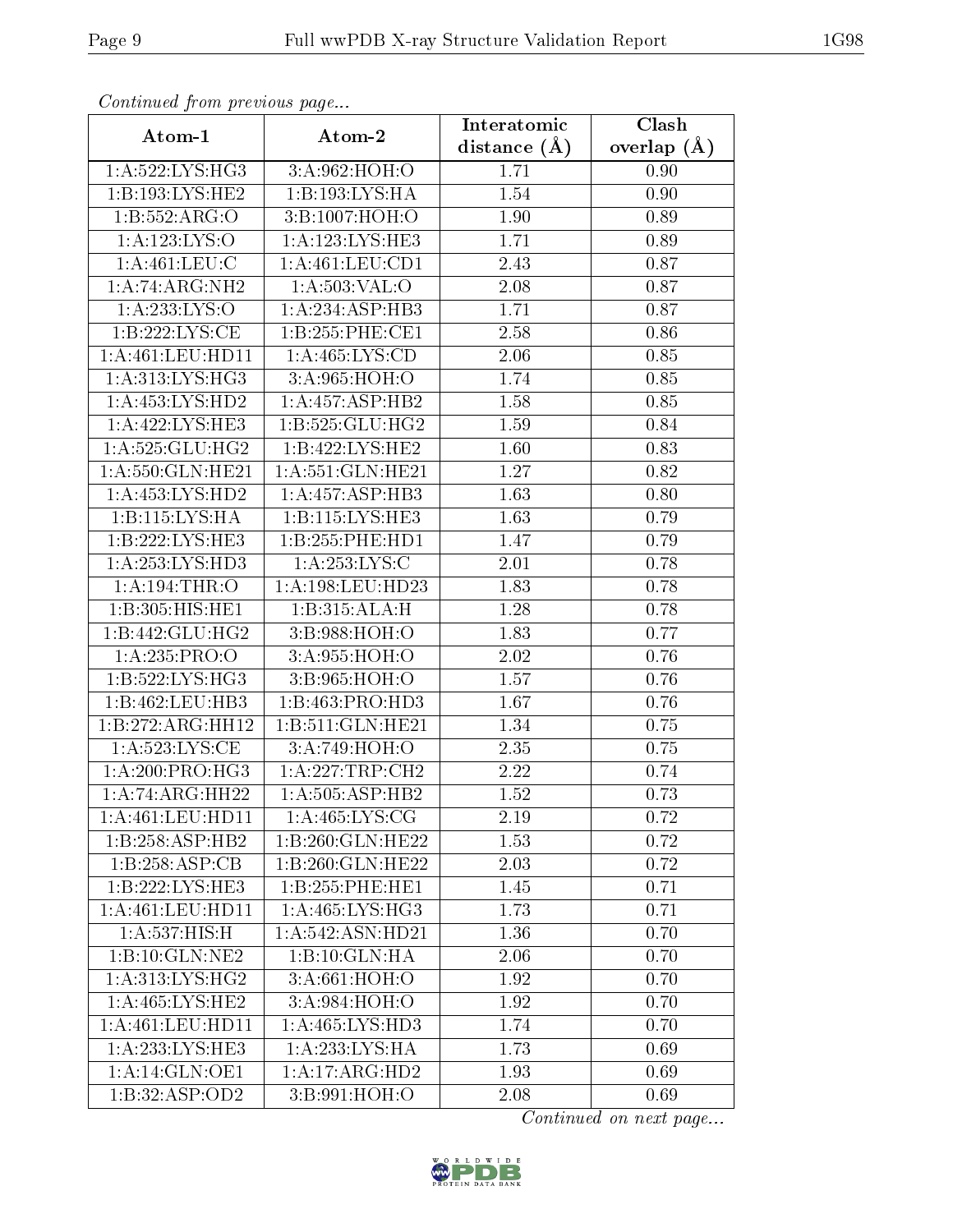| Communa from previous page |                                  | Interatomic      | Clash           |  |
|----------------------------|----------------------------------|------------------|-----------------|--|
| Atom-1                     | Atom-2                           | distance $(\AA)$ | overlap $(\AA)$ |  |
| 1:A:112:VAL:O              | 1:A:113:ASP:CB                   | 2.25             | 0.68            |  |
| 1:B:120:GLU:OE2            | 3:B:840:HOH:O                    | 2.11             | 0.68            |  |
| 1:A:233:LYS:O              | 1:A:234:ASP:CB                   | 2.40             | 0.67            |  |
| 1: A:25:LEU:HD13           | 1: A:436:MET:HG3                 | 1.76             | 0.67            |  |
| 1:B:519:GLN:O              | 1:B:522:LYS:HG3                  | 1.94             | 0.66            |  |
| 1: A: 146: LYS: CD         | 1:A:201:GLU:HB3                  | 2.26             | 0.66            |  |
| 1: A:45:THR:O              | 1: A:46: ASN:HB2                 | 1.95             | 0.66            |  |
| 1:B:445:ARG:O              | 1:B:449:GLN:HG3                  | 1.94             | 0.66            |  |
| 1: B: 114: GLY: O          | 1:B:115:LYS:HD2                  | 1.95             | 0.66            |  |
| 1:B:10:GLN:HE21            | 1:B:10:GLN:HA                    | 1.58             | 0.66            |  |
| 1:B:519:GLN:OE1            | 1:B:522:LYS:CE                   | 2.43             | 0.65            |  |
| 1:B:6:ASN:HD22             | 1:B:9:PHE:H                      | 1.41             | 0.65            |  |
| 1:A:523:LYS:HE3            | 3:A:749:HOH:O                    | 1.96             | 0.65            |  |
| 1:A:14:GLN:O               | 1:A:17:ARG:HG2                   | 1.98             | 0.64            |  |
| 1:B:45:THR:O               | 1:B:46:ASN:HB2                   | 1.98             | 0.64            |  |
| 1:A:387:GLN:HE22           | 1:A:427:ASN:HB3                  | 1.62             | 0.64            |  |
| 1: A:440: SER:OG           | 1:A:443:GLU:HG3                  | 1.97             | 0.64            |  |
| 1:B:10:GLN:NE2             | 3:B:884:HOH:O                    | 2.31             | 0.64            |  |
| 1: A:144:THR:OG1           | 1:A:146:LYS:HD3                  | 1.98             | 0.63            |  |
| 1: A:144:THR:H             | 1:A:146:LYS:NZ                   | 1.96             | 0.63            |  |
| 1:A:457:ASP:O              | 1: A:460: LYS: HG3               | 1.99             | 0.62            |  |
| 1:B:537:HIS:H              | 1:B:542:ASN:HD21                 | 1.45             | 0.62            |  |
| 1:B:197:CYS:SG             | 3:B:930:HOH:O                    | 2.56             | 0.62            |  |
| 1:B:6:ASN:HD21             | 1:B:8:GLN:HB2                    | 1.65             | 0.62            |  |
| 1:A:4:THR:HG22             | 3:A:847:HOH:O                    | 1.99             | 0.61            |  |
| 1:B:18:GLU:HG3             | 1:B:19:HIS:ND1                   | 2.16             | 0.60            |  |
| 1:A:339:PRO:O              | 1:A:382:PRO:HA                   | 2.02             | 0.60            |  |
| 1: A:345: HIS: HA          | $1: A: 382: PRO: \overline{HG3}$ | 1.82             | 0.60            |  |
| 1:A:144:THR:H              | 1:A:146:LYS:HZ1                  | 1.49             | 0.60            |  |
| 1:A:453:LYS:O              | 1:A:454:SER:CB                   | 2.46             | 0.60            |  |
| $1:A:228:$ PHE:C           | 1: A:230:LEU:H                   | 2.04             | 0.60            |  |
| 1:B:304:GLN:NE2            | 3:B:1023:HOH:O                   | 2.35             | 0.60            |  |
| 1:B:4:THR:HG21             | 1:B:371:ASP:OD2                  | 2.02             | 0.59            |  |
| 1: A: 461: LEU: CD1        | 1:A:465:LYS:HG3                  | 2.33             | 0.59            |  |
| 1:A:112:VAL:O              | 1:A:112:VAL:HG12                 | 2.03             | 0.59            |  |
| 1: A:524: ILE: HG13        | 3: A:808:HOH:O                   | 2.03             | 0.58            |  |
| 1: A:200:PRO:HG3           | 1:A:227:TRP:CZ2                  | 2.37             | 0.58            |  |
| 1:B:14:GLN:O               | 1:B:18:GLU:HG2                   | 2.02             | 0.58            |  |
| 1:B:460:LYS:HG3            | 3:B:903:HOH:O                    | 2.02             | 0.58            |  |
| 1:A:232:ALA:O              | 1: A: 233: LYS: HB2              | 2.03             | 0.58            |  |
| 1:A:44:ASN:ND2             | 1:A:46:ASN:H                     | 2.02             | 0.58            |  |

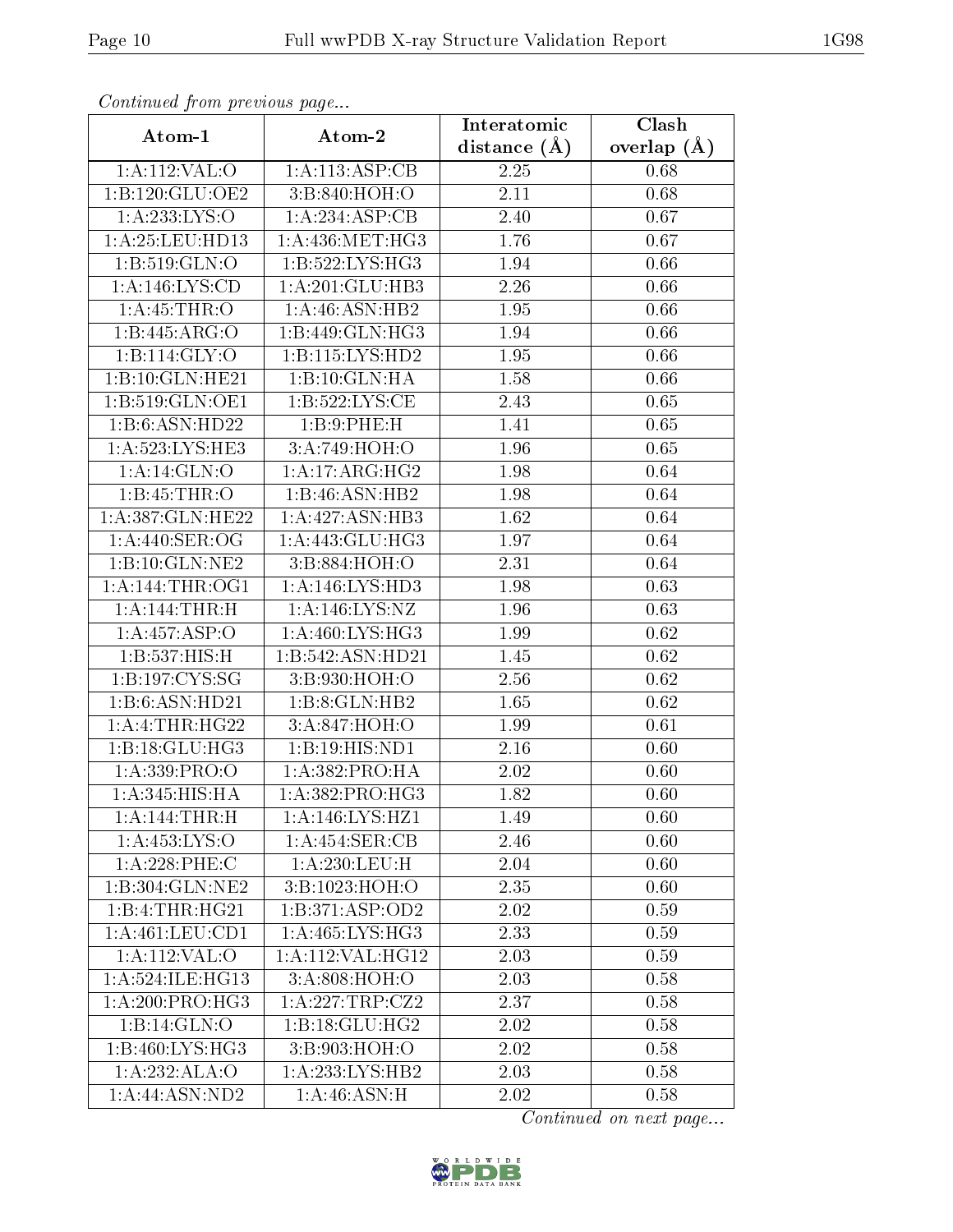| Continuea from previous page<br>Interatomic |                               |                  |                        |  |
|---------------------------------------------|-------------------------------|------------------|------------------------|--|
| Atom-1                                      | Atom-2                        | distance $(\AA)$ | Clash<br>overlap $(A)$ |  |
| 1: A: 189: THR:O                            | 1: A: 193: LYS: HG2           | 2.04             | 0.58                   |  |
| 1:B:222:LYS:CE                              | 1:B:255:PHE:HD1               | 2.05             | 0.57                   |  |
| 1:B:5:ARG:HD2                               | 1: B: 5: ARG: O               | 2.04             | 0.57                   |  |
| 1:B:44:ASN:ND2                              | 1:B:46:ASN:H                  | 2.02             | 0.57                   |  |
| 1:A:422:LYS:CE                              | 1:B:525:GLU:HG2               | 2.34             | 0.57                   |  |
| 1: A:458:LEU:O                              | 1:A:458:LEU:HD23              | 2.04             | 0.57                   |  |
| 1: A: 164: LEU: HD13                        | 1: A: 164: LEU: C             | 2.26             | 0.56                   |  |
| 1:B:305:HIS:CE1                             | 1:B:315:ALA:H                 | 2.17             | 0.56                   |  |
| 1:B:13:GLN:HG2                              | 1:B:17:ARG:CZ                 | 2.35             | 0.56                   |  |
| 1:B:407:ILE:HD13                            | 1:B:425:LEU:HD23              | 1.87             | 0.56                   |  |
| 1:B:186:ILE:HB                              | 1:B:216:GLU:HG3               | 1.87             | 0.56                   |  |
| 1: A: 362: TYR: HD1                         | 1:A:369:ARG:CD                | 2.19             | 0.56                   |  |
| 1:A:420:HIS:HE1                             | 1:B:223:THR:OG1               | 1.88             | 0.55                   |  |
| 1:B:74:ARG:NH2                              | 1:B:505:ASP:HB2               | 2.21             | 0.55                   |  |
| 1:B:90:ASN:ND2                              | 1:B:507:ASN:HD21              | 2.04             | 0.55                   |  |
| 1: A:90: ASN:ND2                            | 1: A:507: ASN:HD21            | 2.04             | 0.55                   |  |
| 1:B:449:GLN:HG2                             | 1:B:458:LEU:HD11              | 1.90             | 0.54                   |  |
| 1:B:272:ARG:HH12                            | 1: B:511: GLN: NE2            | 2.03             | 0.54                   |  |
| 1: A:416: ARG: NH1                          | 1:A:419:LEU:HD23              | 2.22             | 0.54                   |  |
| 1:B:325:TRP:O                               | 1:B:329:CYS:HB2               | 2.07             | 0.54                   |  |
| 1:A:171:LYS:N                               | 1:A:172:PRO:HD2               | 2.22             | 0.54                   |  |
| 1:A:198:LEU:HD12                            | 1: A:203: SER:OG              | 2.08             | 0.54                   |  |
| 1:A:146:LYS:HD2                             | 1:A:201:GLU:HB3               | 1.89             | 0.53                   |  |
| 1: A: 189: THR:O                            | 1: A: 193: LYS: CG            | 2.56             | 0.53                   |  |
| 1:A:258:ASP:N                               | 1:A:258:ASP:OD2               | 2.41             | 0.53                   |  |
| 1:B:387:GLN:HE22                            | 1:B:427:ASN:HB3               | 1.74             | 0.53                   |  |
| 1:A:186:ILE:HB                              | 1:A:216:GLU:HG3               | 1.92             | 0.52                   |  |
| 1:A:228:PHE:C                               | 1:A:230:LEU:N                 | 2.61             | 0.52                   |  |
| 1:B:10:GLN:HE21                             | 1:B:10:GLN:CA                 | 2.18             | 0.52                   |  |
| 1: A:146: LYS: CE                           | 1:A:146:LYS:N                 | 2.65             | 0.52                   |  |
| 1:B:193:LYS:HE2                             | 1: B: 193: LYS: CA            | 2.36             | 0.52                   |  |
| 1: A:216: GLU:OE1                           | 1:B:388:HIS:HE1               | 1.92             | 0.52                   |  |
| $1:A:4:THR: \overline{CG2}$                 | 3:A:847:HOH:O                 | 2.57             | 0.52                   |  |
| 1:B:445:ARG:HG2                             | 1:B:445:ARG:HH11              | 1.74             | 0.52                   |  |
| 1:A:74:ARG:CZ                               | 1:A:503:VAL:O                 | 2.58             | 0.52                   |  |
| 1:A:152:ILE:N                               | $1:A:\overline{152:1LE:HD12}$ | 2.25             | 0.52                   |  |
| 1: B: 175: SER: HB3                         | 3:B:694:HOH:O                 | 2.10             | 0.52                   |  |
| 1:A:417:LYS:HE2                             | 1:A:417:LYS:N                 | 2.26             | 0.51                   |  |
| 1:B:258:ASP:HB2                             | 1:B:260:GLN:NE2               | 2.24             | 0.51                   |  |
| $1:B:18:GL\overline{U:CG}$                  | 1:B:19:HIS:CE1                | 2.82             | 0.51                   |  |
| $1:B:456:\overline{\text{GLU:H}}$           | 1:B:456:GLU:CD                | 2.15             | 0.51                   |  |

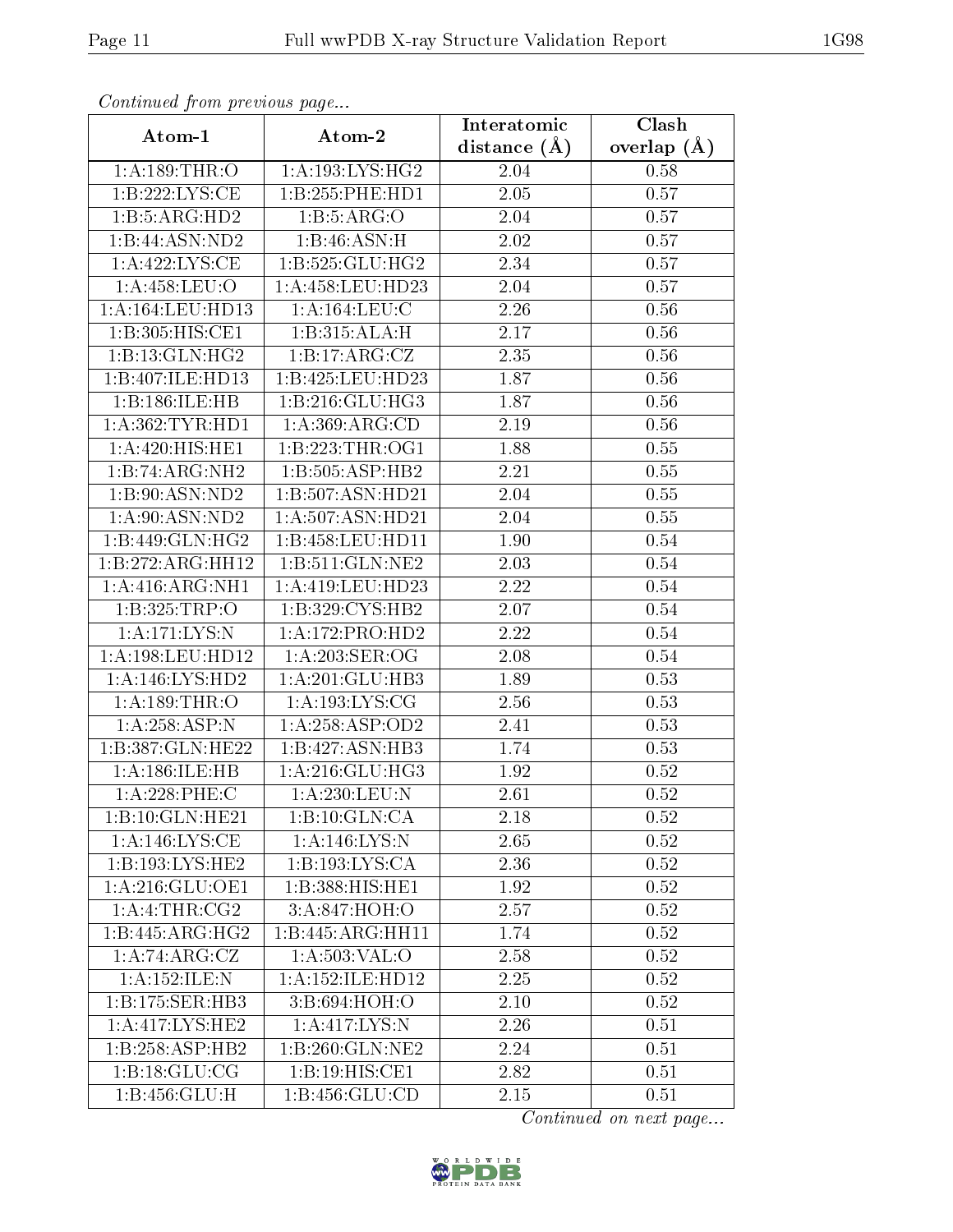| Continuou jiom protivus pugo |                     | Interatomic       | Clash         |  |
|------------------------------|---------------------|-------------------|---------------|--|
| Atom-1                       | Atom-2              | distance $(A)$    | overlap $(A)$ |  |
| 1:A:117:VAL:O                | 1: A:120: GLU: HG2  | 2.11              | 0.50          |  |
| 1:B:114:GLY:C                | 1: B: 115: LYS: HD2 | 2.31              | 0.50          |  |
| 1:A:233:LYS:CA               | 1: A:233:LYS:HE3    | 2.42              | 0.50          |  |
| 1:B:193:LYS:CE               | 1:B:193:LYS:HA      | 2.36              | 0.50          |  |
| 1:B:58:LEU:HD12              | 1:B:400:MET:HE3     | 1.94              | 0.50          |  |
| 1: A: 462: LEU: HB3          | 1: A:463: PRO:CD    | 2.42              | 0.50          |  |
| 1:A:226:ASP:O                | 1:A:230:LEU:HB2     | 2.12              | 0.50          |  |
| 1: A:416: ARG:HD2            | 3: A:945: HOH:O     | 2.11              | 0.49          |  |
| 1:A:98:LEU:HB2               | 1: A:268:TRP:CE3    | 2.47              | 0.49          |  |
| 1: A: 197: CYS: C            | 1:A:198:LEU:HD22    | 2.32              | 0.49          |  |
| 1:A:90:ASN:HD22              | 1: A:90: ASN: C     | 2.14              | 0.49          |  |
| 1:A:345:HIS:HD2              | 3:A:712:HOH:O       | 1.95              | 0.49          |  |
| 1:B:98:LEU:HB2               | 1: B:268:TRP:CE3    | 2.48              | 0.49          |  |
| 1:B:152:ILE:N                | 1:B:152:ILE:HD12    | 2.28              | 0.49          |  |
| 1: A: 164: LEU: HD11         | 1: A:346: ARG: HG3  | 1.94              | 0.48          |  |
| 1:A:250:ALA:O                | 1: A:254: GLU:HB2   | 2.13              | 0.48          |  |
| 1:A:369:ARG:NH1              | 3:A:861:HOH:O       | 2.44              | 0.48          |  |
| 1:A:422:LYS:CE               | 3: A:836: HOH:O     | 2.60              | 0.48          |  |
| 1:B:27:HIS:CE1               | 3:B:960:HOH:O       | 2.65              | 0.48          |  |
| 1:B:369:ARG:HH11             | 1:B:369:ARG:HG2     | 1.77              | 0.48          |  |
| 1: A: 168: GLU: OE2          | 1:A:345:HIS:HE1     | 1.95              | 0.48          |  |
| 1:A:417:LYS:CE               | 1: A: 417: LYS:N    | 2.76              | 0.48          |  |
| 1:B:449:GLN:HG2              | 1: B: 458: LEU: CD1 | 2.44              | 0.48          |  |
| 1: A:465:LYS:CE              | 3: A:984: HOH:O     | 2.55              | 0.48          |  |
| 2:A:558:PA5:O4               | 1:B:388:HIS:HD2     | 1.96              | 0.48          |  |
| 1:A:369:ARG:HH11             | 1:A:369:ARG:HG2     | 1.77              | 0.48          |  |
| 1:B:90:ASN:HD22              | 1: B:90: ASN: C     | 2.16              | 0.47          |  |
| 1:A:141:LYS:O                | 1: A:141: LYS: HD2  | 2.14              | 0.47          |  |
| 1:A:141:LYS:NZ               | 1: A:240: LYS: HE2  | 2.30              | 0.47          |  |
| 1:A:325:TRP:O                | 1:A:329:CYS:HB2     | 2.13              | 0.47          |  |
| 1:A:5:ARG:HG3                | 3: A:956: HOH:O     | 2.15              | 0.47          |  |
| 1:A:3:LEU:HD13               | 1:A:74:ARG:HE       | 1.80              | 0.47          |  |
| 1:A:146:LYS:HD3              | 1:A:201:GLU:HB3     | 1.95              | 0.47          |  |
| 1:A:417:LYS:NZ               | 1:A:417:LYS:H       | $2.\overline{12}$ | 0.47          |  |
| 1:B:405:PHE:HB3              | 1:B:428:PHE:CE1     | 2.50              | 0.47          |  |
| 1:B:462:LEU:HB3              | 1:B:463:PRO:CD      | 2.41              | 0.47          |  |
| 1: A:308:THR:HA              | 3:A:714:HOH:O       | 2.15              | 0.46          |  |
| 1: A:58: LEU: HD12           | 1: A:400:MET:CE     | 2.44              | 0.46          |  |
| 1:A:204:LEU:HD13             | 1: A:205:PHE:N      | 2.30              | 0.46          |  |
| 1:A:175:SER:C                | 1:A:177:GLY:H       | 2.19              | 0.46          |  |
| 1:A:550:GLN:NE2              | 1:A:551:GLN:HE21    | 2.05              | 0.46          |  |

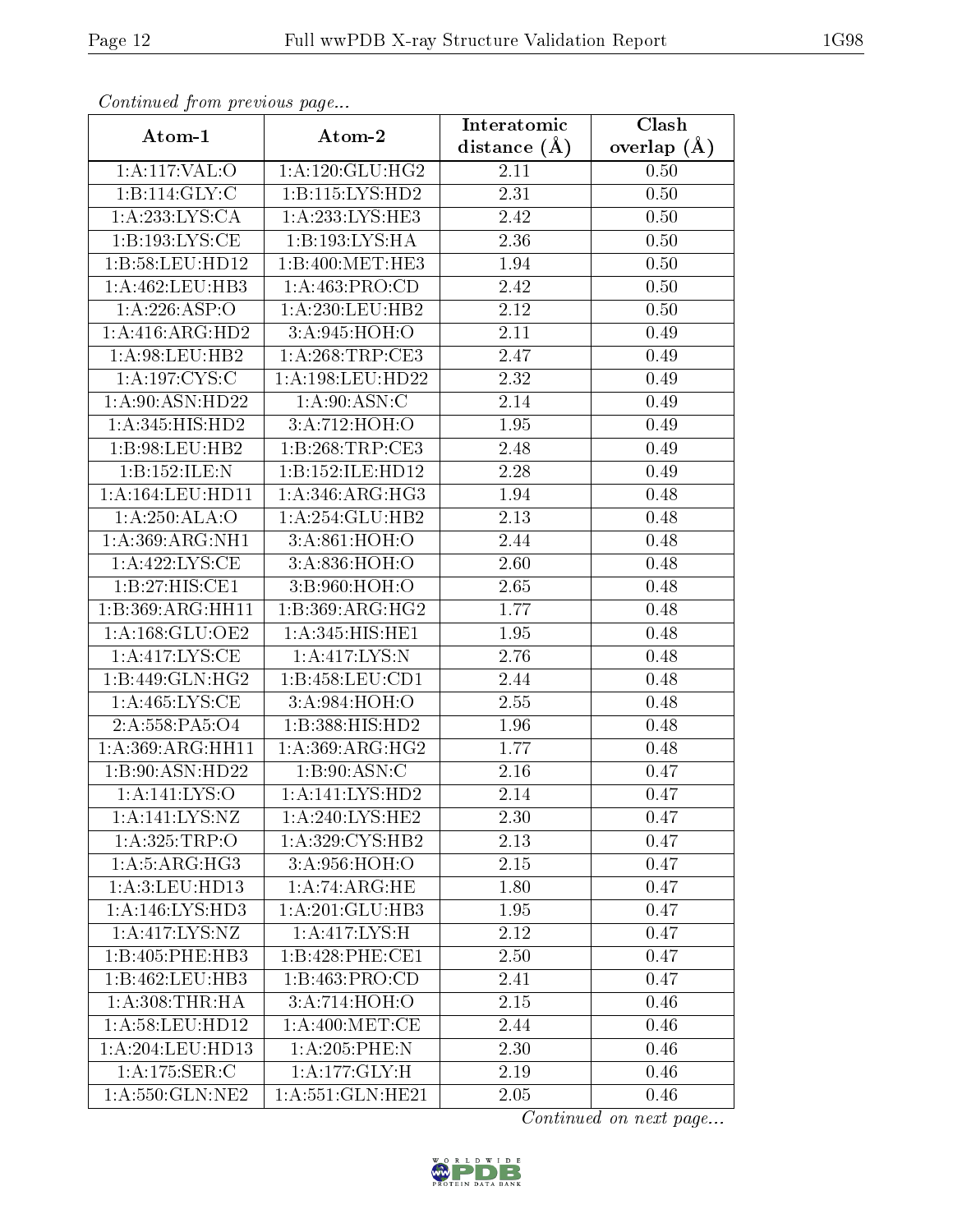| Continuati pont previous page |                              | Interatomic      | Clash           |
|-------------------------------|------------------------------|------------------|-----------------|
| Atom-1                        | Atom-2                       | distance $(\AA)$ | overlap $(\AA)$ |
| 1:A:141:LYS:HD3               | 3:A:888:HOH:O                | 2.16             | 0.46            |
| 1:A:2:ALA:HB3                 | 3:A:806:HOH:O                | 2.15             | 0.46            |
| 1:B:519:GLN:OE1               | 1:B:522:LYS:HD2              | 2.16             | 0.46            |
| 1:A:150:ASP:CB                | 1: A: 198: LEU: HD11         | 2.46             | 0.46            |
| 1:B:48:GLY:N                  | 3:B:894:HOH:O                | 2.39             | 0.46            |
| 1:B:222:LYS:HA                | 1:B:222:LYS:HD3              | 1.72             | 0.45            |
| 1:A:227:TRP:O                 | 1:A:230:LEU:HB3              | 2.16             | 0.45            |
| 1:A:199:ASN:OD1               | 1:A:201:GLU:HB2              | 2.17             | 0.45            |
| 1:A:245:LEU:HA                | $1: A:263:$ PHE:O            | 2.16             | $0.45\,$        |
| 1:A:369:ARG:HH11              | 1: A:369:ARG:CG              | 2.30             | 0.45            |
| 1:A:136:ARG:NH2               | 1:A:175:SER:OG               | 2.50             | 0.45            |
| 1: A: 453: LYS: HE2           | 1:A:460:LYS:HZ1              | 1.81             | 0.45            |
| 1: A: 164: LEU: CD1           | 1:A:346:ARG:HG3              | 2.47             | 0.45            |
| 1:A:171:LYS:N                 | 1:A:172:PRO:CD               | 2.80             | 0.45            |
| 1:A:417:LYS:CE                | 1: A: 417: LYS:H             | 2.30             | 0.45            |
| 1:B:17:ARG:NH2                | 3:B:884:HOH:O                | 2.49             | 0.45            |
| 1:B:511:GLN:O                 | 1:B:511:GLN:HG2              | 2.16             | 0.44            |
| 1:A:29:PHE:CE1                | 1: A: 436: MET: SD           | 3.10             | 0.44            |
| 1:A:407:ILE:HD13              | 1:A:425:LEU:HD23             | 1.99             | 0.44            |
| 1: B: 222: LYS: HE2           | 1: B: 255: PHE: CD1          | 2.44             | 0.44            |
| 1: B:80: ARG: HG3             | 1:B:306:PHE:CE2              | 2.52             | 0.44            |
| 1:A:180:VAL:HG21              | 1:A:286:HIS:HB2              | 1.98             | 0.43            |
| 1:A:2:ALA:CA                  | 3:A:806:HOH:O                | 2.56             | 0.43            |
| 1: A:420: HIS: HD2            | 1:B:186:ILE:O                | 2.01             | 0.43            |
| 1:B:253:LYS:HD3               | 1:B:253:LYS:O                | 2.19             | 0.43            |
| 1:B:522:LYS:HE2               | 3:B:944:HOH:O                | 2.18             | 0.43            |
| 1:A:523:LYS:HB3               | 1: A:523: LYS: HE3           | 1.69             | 0.43            |
| 1:B:305:HIS:HE1               | 1:B:315:ALA:N                | 2.06             | 0.43            |
| 1:B:387:GLN:HA                | 1:B:391:TYR:CG               | 2.53             | 0.43            |
| 1:B:25:LEU:HB3                | 1:B:436:MET:HG2              | 2.01             | 0.43            |
| 1:B:339:PRO:O                 | 1:B:382:PRO:HA               | 2.18             | 0.43            |
| 1:A:141:LYS:H                 | $1:A:141:LYS:\overline{HD2}$ | 1.84             | 0.42            |
| 1: A:490: ILE:O               | 1:A:494:GLU:HG3              | 2.19             | 0.42            |
| 1:B:289:PHE:O                 | 1:B:293:GLU:HG3              | 2.19             | 0.42            |
| 1: A:511: GLN: HG2            | 1: A:511: GLN:O              | 2.19             | 0.42            |
| 1:A:164:LEU:HD23              | 1: A: 182: PHE: CD1          | 2.54             | 0.42            |
| 1:B:460:LYS:HG3               | 1:B:460:LYS:O                | 2.20             | 0.42            |
| 1:A:254:GLU:HA                | 3:A:785:HOH:O                | 2.19             | 0.42            |
| 1: A:448: LEU: HD11           | 1: A: 461: LEU: HD12         | 2.02             | 0.42            |
| 1:B:44:ASN:HD22               | 1:B:44:ASN:C                 | 2.22             | 0.42            |
| 1:B:458:LEU:HD23              | 1: B: 458: LEU: C            | 2.40             | 0.42            |

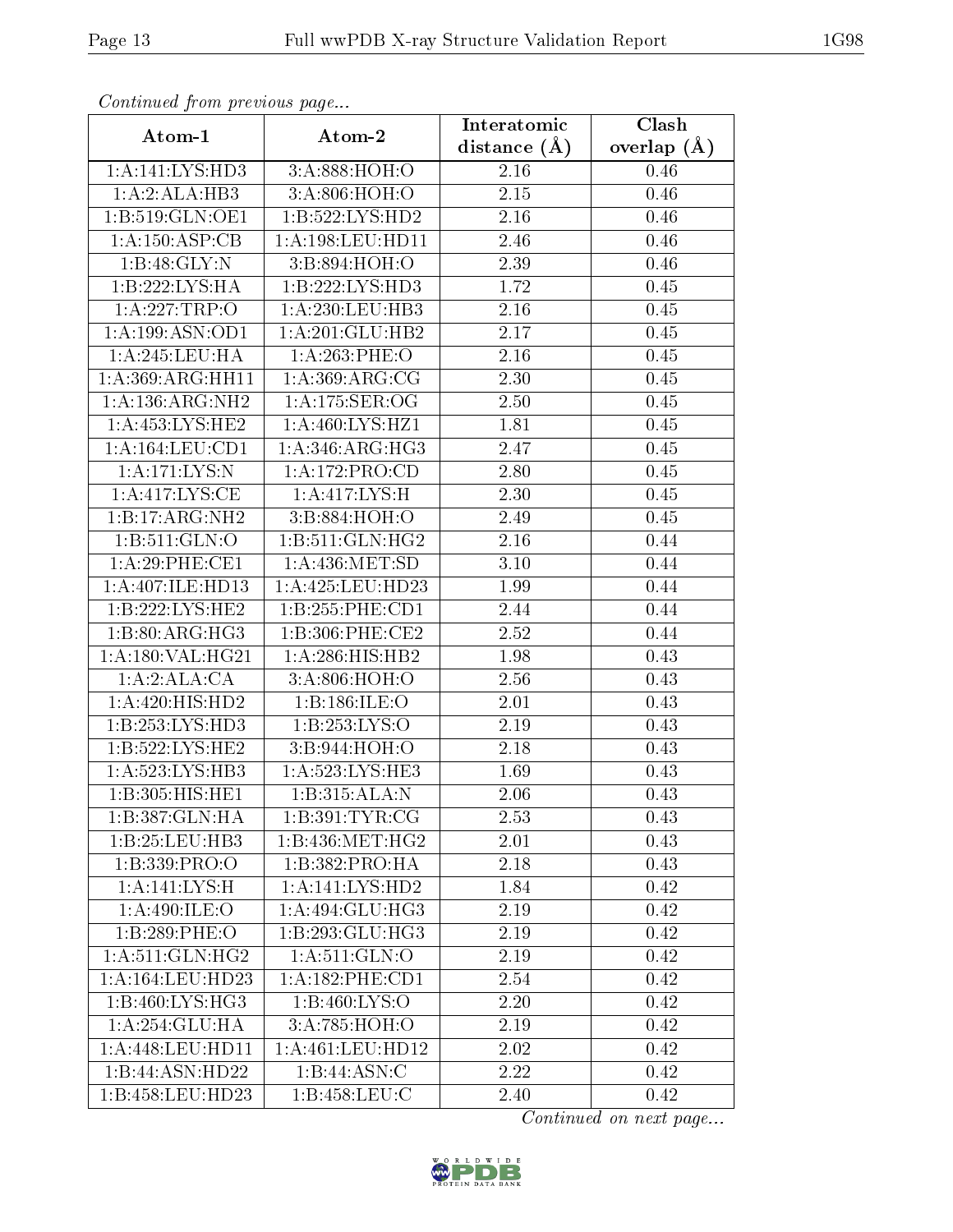| $\frac{1}{2}$       | Atom-2                                    | <b>Interatomic</b> | Clash           |
|---------------------|-------------------------------------------|--------------------|-----------------|
| Atom-1              |                                           | distance $(A)$     | overlap $(\AA)$ |
| 1:A:41:LEU:HD21     | 1: A:313: LYS: CG                         | 2.50               | 0.42            |
| 1:A:458:LEU:HD23    | 1: A:458:LEU:C                            | 2.40               | 0.42            |
| 1:A:416:ARG:HG2     | 1:A:419:LEU:HD23                          | 2.01               | 0.41            |
| 1:A:387:GLN:HA      | 1: A:391:TYR:CG                           | 2.55               | 0.41            |
| 1: A:209: SER:OG    | $1: A:212:$ PHE:HA                        | 2.20               | 0.41            |
| 1:B:17:ARG:HB2      | 1:B:17:ARG:HE                             | 1.72               | 0.41            |
| 1:B:6:ASN:HA        | 1:B:7:PRO:HD3                             | 1.88               | 0.41            |
| 1:A:315:ALA:HB3     | 1:A:316:PRO:CD                            | 2.50               | 0.41            |
| 1: A: 352: GLN: HA  | $1:A:378:\overline{\text{VAL:H}}\text{B}$ | 2.01               | 0.41            |
| 1:B:136:ARG:HD3     | 1:B:285:LEU:O                             | 2.20               | 0.41            |
| 1:B:5:ARG:HG2       | 1:B:5:ARG:HH11                            | 1.86               | 0.41            |
| 1: A:405:PHE:HB3    | 1: A:428:PHE:CE1                          | 2.55               | 0.41            |
| 1:A:71:ALA:O        | 1: A:76: VAL:HG23                         | 2.21               | 0.41            |
| 1:B:115:LYS:HA      | 1:B:115:LYS:CE                            | $\overline{2.42}$  | 0.41            |
| 1: A:169:ALA:HA     | 1:A:343:TYR:HB3                           | 2.02               | 0.41            |
| 1:B:275:LEU:HD12    | 1:B:275:LEU:C                             | 2.41               | 0.41            |
| 1:B:144:THR:HG21    | 1:B:201:GLU:OE2                           | 2.20               | 0.41            |
| 1:A:245:LEU:HD13    | 1: A:279: ILE: HA                         | 2.02               | 0.41            |
| 1:A:313:LYS:NZ      | 3:A:965:HOH:O                             | 2.51               | 0.41            |
| 1:B:186:ILE:HB      | 1: B:216: GLU:CG                          | 2.51               | 0.41            |
| 1:B:519:GLN:OE1     | 1: B: 522: LYS: CD                        | 2.69               | 0.41            |
| 1: A: 33: LYS: CE   | 1:A:33:LYS:N                              | 2.61               | 0.40            |
| 1:A:63:VAL:HA       | 1: A:66:MET:HE2                           | 2.03               | 0.40            |
| 1:B:258:ASP:HB3     | 1:B:260:GLN:HE22                          | 1.82               | 0.40            |
| 1:B:261:ASN:ND2     | 3:B:778:HOH:O                             | 2.53               | 0.40            |
| $1: A:265:$ PHE:CD2 | 1:A:265:PHE:N                             | 2.90               | 0.40            |
| 1: A: 33: LYS: CD   | 1: A: 33: LYS: H                          | 2.34               | 0.40            |
| 1: A: 33: LYS: CD   | 1:A:33:LYS:N                              | 2.85               | 0.40            |

All (1) symmetry-related close contacts are listed below. The label for Atom-2 includes the symmetry operator and encoded unit-cell translations to be applied.

| Atom-1 | Atom-2                                      | Interatomic<br>distance (A) | ∵lash -<br>overlap (A |
|--------|---------------------------------------------|-----------------------------|-----------------------|
|        | $3:B:639:HOH:O$   $3:B:894:HOH:O[3]$<br>555 |                             |                       |

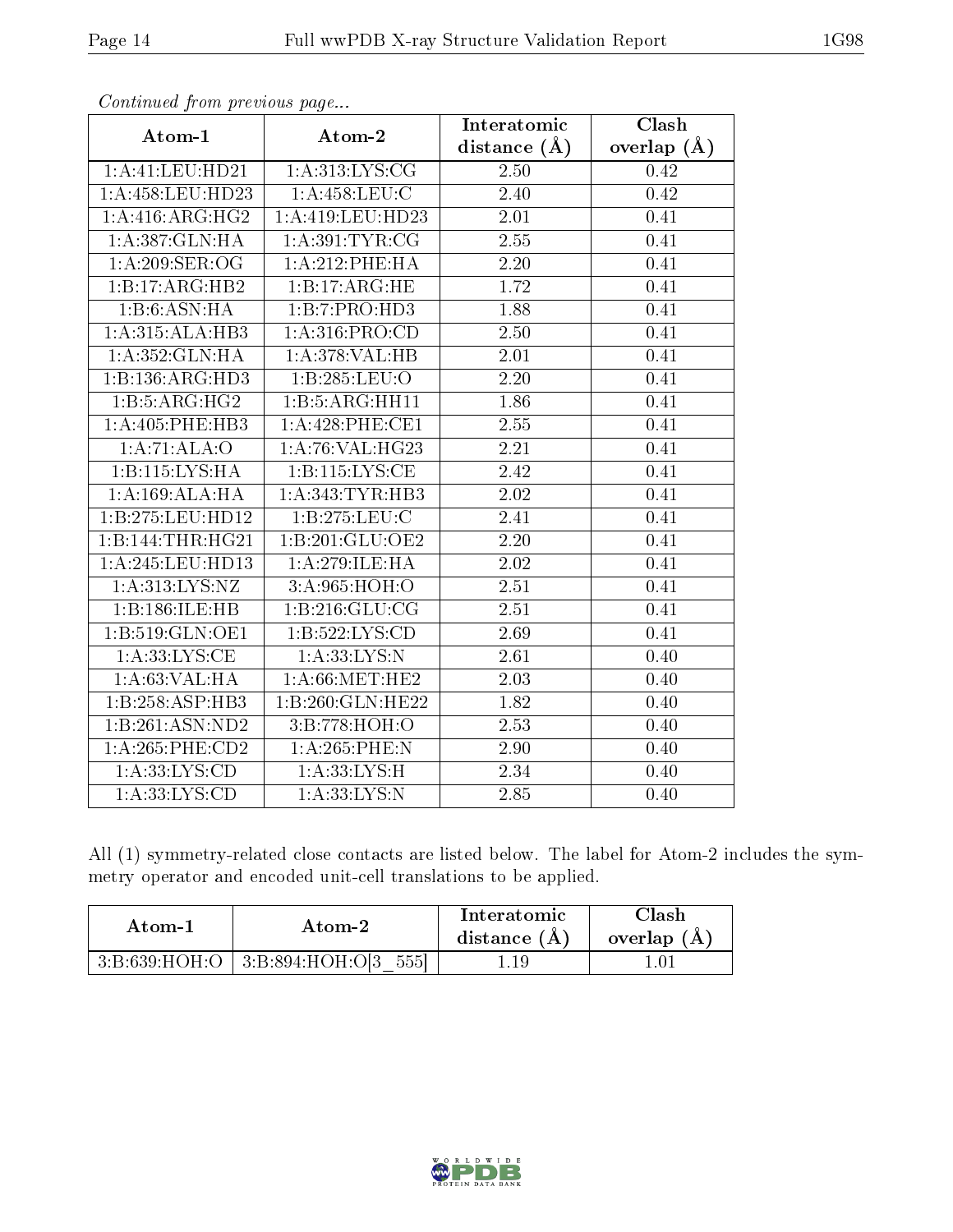## 5.3 Torsion angles (i)

#### 5.3.1 Protein backbone  $(i)$

In the following table, the Percentiles column shows the percent Ramachandran outliers of the chain as a percentile score with respect to all X-ray entries followed by that with respect to entries of similar resolution.

The Analysed column shows the number of residues for which the backbone conformation was analysed, and the total number of residues.

| Mol | Chain | Analysed          | Favoured     |           | Allowed   Outliers | Percentiles |                    |
|-----|-------|-------------------|--------------|-----------|--------------------|-------------|--------------------|
|     |       | $553/558$ (99%)   | 522 $(94\%)$ | 26(5%)    | $5(1\%)$           | $17$        |                    |
|     |       | $553/558$ (99%)   | 538 (97%)    | 15(3%)    |                    | 100         | $\blacksquare$ 100 |
| All | All   | $1106/1116(99\%)$ | $1060(96\%)$ | 41 $(4%)$ | $5(0\%)$           | 29          | 18                 |

All (5) Ramachandran outliers are listed below:

| Mol | Chain | Res | Type             |
|-----|-------|-----|------------------|
|     |       | 453 | $LY\overline{S}$ |
|     |       | 454 | SER.             |
|     |       | 113 | ASP              |
|     |       | 234 | ASP              |
|     |       | 233 | LYS              |

#### 5.3.2 Protein sidechains  $(i)$

In the following table, the Percentiles column shows the percent sidechain outliers of the chain as a percentile score with respect to all X-ray entries followed by that with respect to entries of similar resolution.

The Analysed column shows the number of residues for which the sidechain conformation was analysed, and the total number of residues.

| Mol | Chain | Analysed         | Rotameric    | Outliers   | Percentiles           |
|-----|-------|------------------|--------------|------------|-----------------------|
|     |       | $475/479$ (99\%) | 446 $(94\%)$ | 29 $(6\%)$ | $18$   9              |
|     |       | $475/479$ (99\%) | 459 (97\%)   | 16 $(3\%)$ | 28<br>$-37$           |
| All | All   | 950/958(99%)     | 905(95%)     | 45(5%)     | 16 <sup>°</sup><br>26 |

All (45) residues with a non-rotameric sidechain are listed below:

| Mol | Chain | Res | Type |
|-----|-------|-----|------|
|     |       |     |      |
|     |       |     |      |

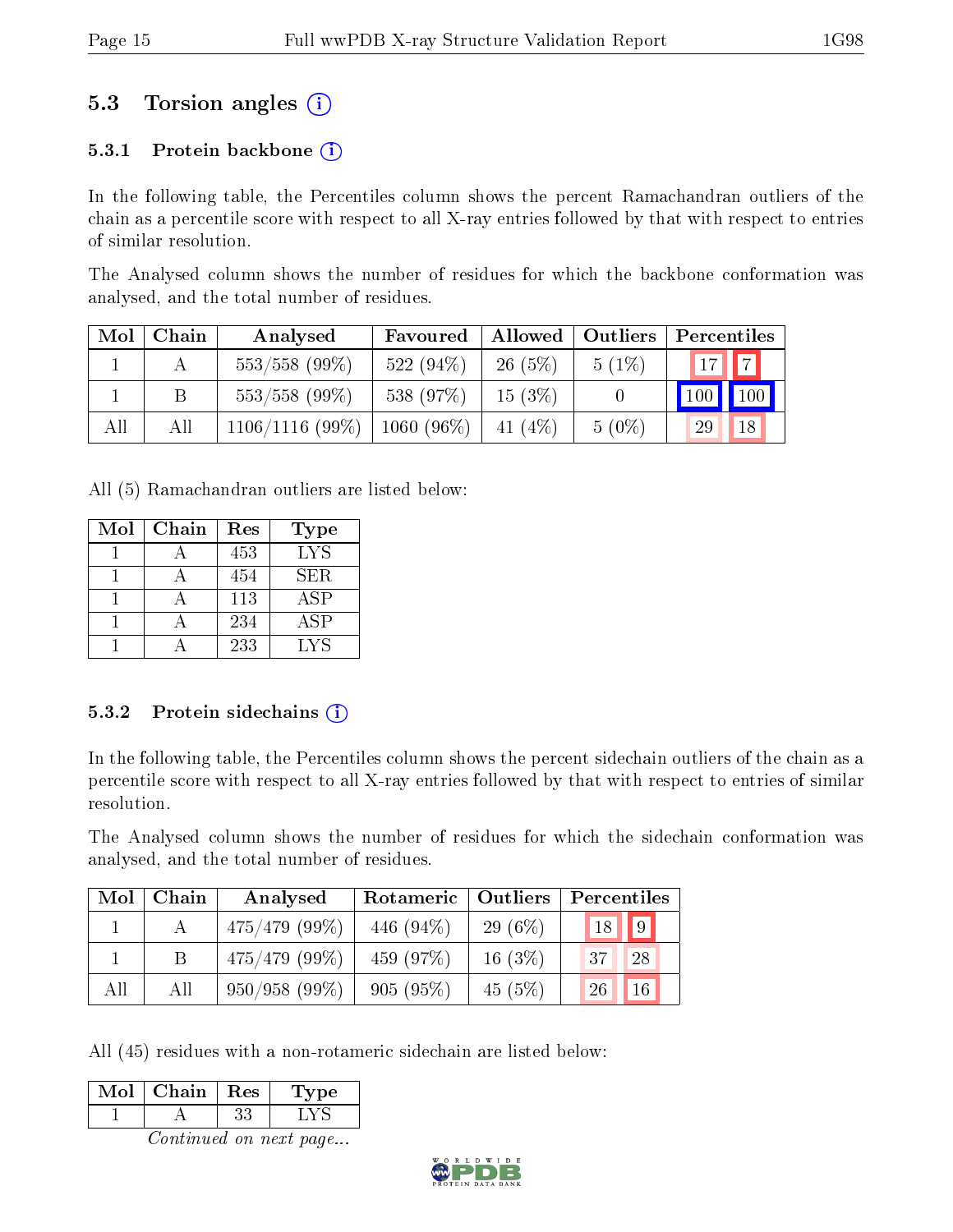| $\overline{\text{Mol}}$ | $\overline{\text{Chain}}$                                                                                                                                                                                                                                                                                   | Res              | ${\bf Type}$            |
|-------------------------|-------------------------------------------------------------------------------------------------------------------------------------------------------------------------------------------------------------------------------------------------------------------------------------------------------------|------------------|-------------------------|
| $\mathbf{1}$            | $\overline{A}$                                                                                                                                                                                                                                                                                              | $3\overline{7}$  | <b>ASN</b>              |
| $\overline{1}$          | $\overline{A}$                                                                                                                                                                                                                                                                                              | $\overline{41}$  | LEU                     |
| $\mathbf{1}$            |                                                                                                                                                                                                                                                                                                             | $\bf 44$         | $\overline{\text{ASN}}$ |
| $\mathbf{1}$            |                                                                                                                                                                                                                                                                                                             | 90               | $\overline{\text{ASN}}$ |
| $\overline{1}$          |                                                                                                                                                                                                                                                                                                             | 103              | $\overline{\rm{ARG}}$   |
| $\mathbf{1}$            |                                                                                                                                                                                                                                                                                                             | 123              | $\overline{\text{LYS}}$ |
| $\overline{1}$          |                                                                                                                                                                                                                                                                                                             | 141              | $\overline{\text{LYS}}$ |
| $\mathbf{1}$            |                                                                                                                                                                                                                                                                                                             | 146              | $\overline{\text{LYS}}$ |
| $\mathbf{1}$            |                                                                                                                                                                                                                                                                                                             | 193              | $\overline{\text{LYS}}$ |
| $\mathbf{1}$            |                                                                                                                                                                                                                                                                                                             | 204              | LEU                     |
| $\overline{1}$          |                                                                                                                                                                                                                                                                                                             | 212              | PHE                     |
| $\overline{1}$          |                                                                                                                                                                                                                                                                                                             | <b>222</b>       | $\overline{\text{LYS}}$ |
| $\overline{1}$          |                                                                                                                                                                                                                                                                                                             | 226              | $\overline{\text{ASP}}$ |
| $\mathbf{1}$            | $\frac{\overline{A}}{\overline{A}}\frac{\overline{A}}{\overline{A}}\frac{\overline{A}}{\overline{A}}\frac{\overline{A}}{\overline{A}}\frac{\overline{A}}{\overline{A}}\frac{\overline{A}}{\overline{A}}\frac{\overline{A}}{\overline{A}}\frac{\overline{A}}{\overline{A}}\frac{\overline{A}}{\overline{A}}$ | 230              | LEU                     |
| $\overline{1}$          |                                                                                                                                                                                                                                                                                                             | $\overline{233}$ | $\overline{\text{LYS}}$ |
| $\mathbf{1}$            |                                                                                                                                                                                                                                                                                                             | 253              | $\overline{\text{LYS}}$ |
| $\overline{1}$          |                                                                                                                                                                                                                                                                                                             | $\overline{260}$ | $\overline{\text{GLN}}$ |
| $\mathbf{1}$            |                                                                                                                                                                                                                                                                                                             | 265              | PHE                     |
| $\overline{1}$          |                                                                                                                                                                                                                                                                                                             | 369              | $\overline{\rm ARG}$    |
| $\mathbf{1}$            | $\frac{\overline{A}}{\overline{A}}$ $\frac{\overline{A}}{\overline{A}}$ $\frac{\overline{A}}{\overline{A}}$                                                                                                                                                                                                 | 417              | $\overline{\text{LYS}}$ |
| $\overline{1}$          |                                                                                                                                                                                                                                                                                                             | 436              | $\overline{\text{MET}}$ |
| $\overline{1}$          |                                                                                                                                                                                                                                                                                                             | 456              | $\overline{\text{GLU}}$ |
| $\mathbf{1}$            |                                                                                                                                                                                                                                                                                                             | 459              | MET                     |
| $\mathbf{1}$            |                                                                                                                                                                                                                                                                                                             | 460              | $\overline{\text{LYS}}$ |
| $\mathbf{1}$            |                                                                                                                                                                                                                                                                                                             | 461              | LEU                     |
| $\overline{1}$          |                                                                                                                                                                                                                                                                                                             | 519              | $\overline{\text{GLN}}$ |
| $\overline{1}$          |                                                                                                                                                                                                                                                                                                             | 523              | $\overline{\text{LYS}}$ |
| $\mathbf{1}$            | $\frac{1}{\mathbf{A}}$                                                                                                                                                                                                                                                                                      | $\overline{524}$ | ILE                     |
| $\mathbf 1$             | $\overline{\mathbf{B}}$                                                                                                                                                                                                                                                                                     | $\overline{5}$   | $\overline{\rm{ARG}}$   |
| $\mathbf{1}$            | Β                                                                                                                                                                                                                                                                                                           | $\overline{17}$  | $AR\overline{G}$        |
| $\overline{1}$          | Β                                                                                                                                                                                                                                                                                                           | 19               | $\overline{HIS}$        |
| $\mathbf{1}$            | $\overline{\mathrm{B}}$                                                                                                                                                                                                                                                                                     | 44               | $\overline{\text{ASN}}$ |
| $\mathbf{1}$            | Β                                                                                                                                                                                                                                                                                                           | 90               | $\operatorname{ASN}$    |
| $\mathbf{1}$            | $\overline{\mathrm{B}}$                                                                                                                                                                                                                                                                                     | $\overline{103}$ | $\overline{\rm{ARG}}$   |
| $\mathbf{1}$            | B                                                                                                                                                                                                                                                                                                           | 175              | <b>SER</b>              |
| $\mathbf 1$             | $\overline{\mathrm{B}}$                                                                                                                                                                                                                                                                                     | 212              | $\overline{\rm{PHE}}$   |
| $\mathbf 1$             | $\overline{\mathrm{B}}$                                                                                                                                                                                                                                                                                     | 258              | $\overline{\text{ASP}}$ |
| $\mathbf 1$             | $\overline{\rm B}$                                                                                                                                                                                                                                                                                          | 457              | $\overline{\text{ASP}}$ |
| $\mathbf 1$             | $\overline{\mathrm{B}}$                                                                                                                                                                                                                                                                                     | 459              | $\overline{\text{MET}}$ |
| $\mathbf{1}$            | B                                                                                                                                                                                                                                                                                                           | 460              | $\overline{\text{LYS}}$ |
| $\mathbf{1}$            | $\overline{\mathrm{B}}$                                                                                                                                                                                                                                                                                     | 478              | PHE                     |
| $\mathbf{1}$            | $\overline{\mathrm{B}}$                                                                                                                                                                                                                                                                                     | 511              | GLN                     |

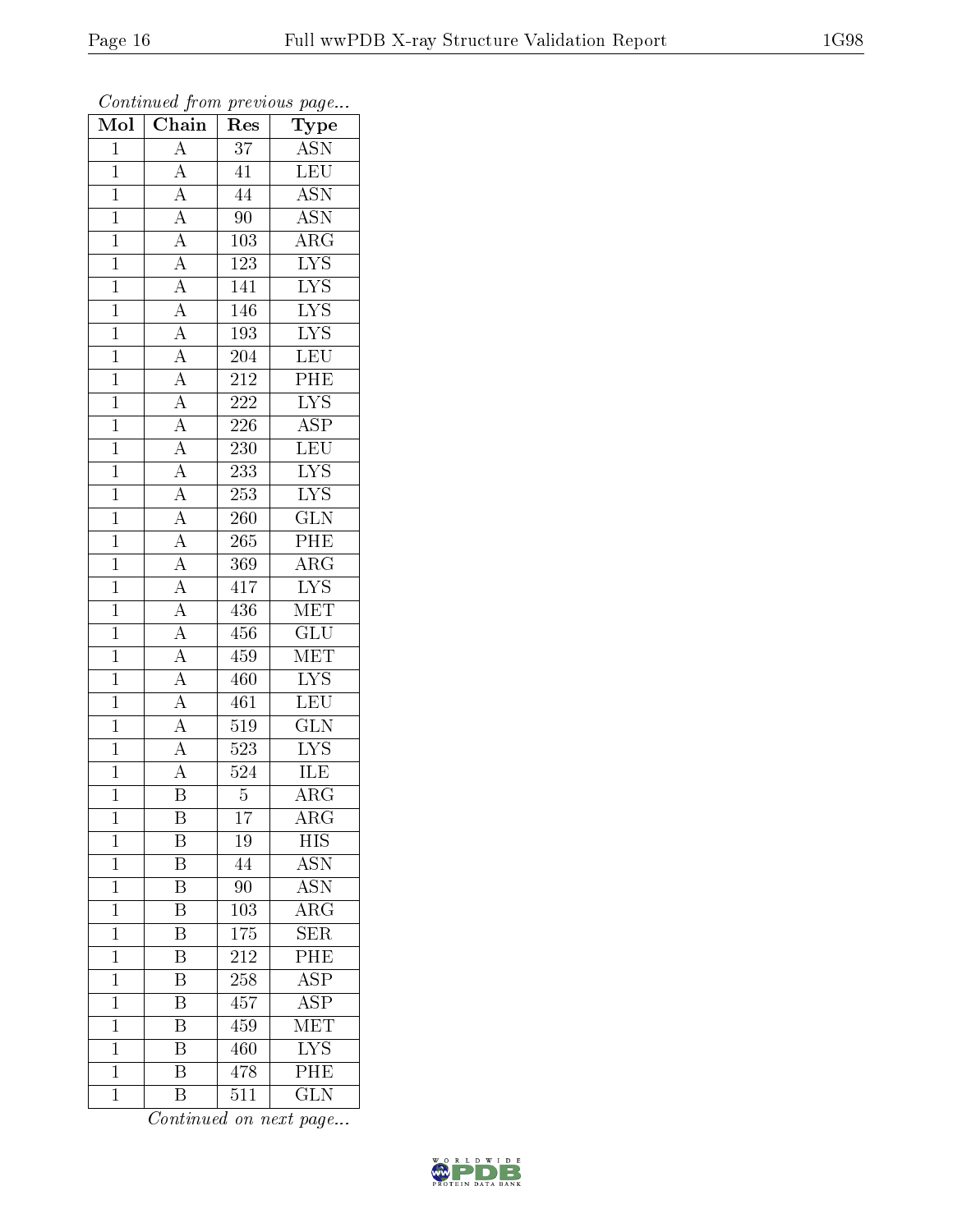Continued from previous page...

| Mol | Chain | Res | Type |
|-----|-------|-----|------|
|     |       | 599 |      |
|     |       | 532 |      |

Some sidechains can be flipped to improve hydrogen bonding and reduce clashes. All (37) such sidechains are listed below:

| Mol            | $\overline{\text{Chain}}$            | Res              | ${\rm \overline{T}ype}$   |
|----------------|--------------------------------------|------------------|---------------------------|
| $\overline{1}$ | $\overline{A}$                       | 27               | $_{\rm HIS}$              |
| $\overline{1}$ | $\overline{A}$                       | 44               | $\overline{\mathrm{ASN}}$ |
| $\overline{1}$ | $\overline{A}$                       | $\overline{46}$  | $\overline{\text{ASN}}$   |
| $\overline{1}$ | $\overline{A}$                       | $\overline{90}$  | $\overline{\mathrm{ASN}}$ |
| $\overline{1}$ | $\overline{A}$                       | 153              | $\overline{\text{ASN}}$   |
| $\overline{1}$ | $\overline{A}$                       | 215              | $\overline{\text{GLN}}$   |
| $\overline{1}$ | $\overline{A}$                       | $\overline{261}$ | $\overline{\text{ASN}}$   |
| $\overline{1}$ | $\overline{A}$                       | 345              | $\overline{HIS}$          |
| $\mathbf{1}$   | $\frac{\overline{A}}{\underline{A}}$ | 353              | $\overline{\text{GLN}}$   |
| $\mathbf{1}$   |                                      | $\overline{373}$ | $\overline{\text{GLN}}$   |
| $\mathbf{1}$   |                                      | 387              | $\overline{\text{GLN}}$   |
| $\overline{1}$ | $\frac{\overline{A}}{\overline{A}}$  | 420              | $\overline{HIS}$          |
| $\mathbf{1}$   | $\overline{A}$                       | 542              | <b>ASN</b>                |
| $\mathbf{1}$   | $\overline{A}$                       | 550              | $\overline{\text{GLN}}$   |
| $\overline{1}$ | $\overline{\mathrm{B}}$              | $\overline{6}$   | $\overline{\text{ASN}}$   |
| $\overline{1}$ | $\overline{\mathrm{B}}$              | $\overline{10}$  | $\overline{\text{GLN}}$   |
| $\overline{1}$ | $\overline{\mathrm{B}}$              | $\overline{16}$  | $\overline{\mathrm{HIS}}$ |
| $\mathbf{1}$   | $\overline{\mathrm{B}}$              | 44               | $\overline{\text{ASN}}$   |
| $\overline{1}$ | $\overline{\mathrm{B}}$              | $\overline{46}$  | <b>ASN</b>                |
| $\overline{1}$ | $\overline{\mathrm{B}}$              | 90               | $\overline{\mathrm{ASN}}$ |
| $\overline{1}$ | $\overline{\mathrm{B}}$              | 133              | $\overline{\text{GLN}}$   |
| $\overline{1}$ | $\overline{\mathbf{B}}$              | 153              | <b>ASN</b>                |
| $\overline{1}$ | $\overline{\mathrm{B}}$              | $\overline{215}$ | $\overline{\text{GLN}}$   |
| $\overline{1}$ | $\overline{\mathrm{B}}$              | $26\overline{1}$ | $\overline{\rm ASN}$      |
| $\overline{1}$ | $\overline{B}$                       | 286              | $\overline{\mathrm{HIS}}$ |
| $\overline{1}$ | $\overline{\rm B}$                   | 291              | <b>ASN</b>                |
| $\mathbf{1}$   | $\overline{\mathrm{B}}$              | 305              | $\overline{\mathrm{HIS}}$ |
| $\mathbf{1}$   | $\overline{\mathrm{B}}$              | 353              | $\overline{\text{GLN}}$   |
| $\overline{1}$ | $\overline{\mathrm{B}}$              | $\overline{3}59$ | $\overline{\text{ASN}}$   |
| 1              | Β                                    | 385              | ASN                       |
| $\mathbf 1$    | Β                                    | 387              | $\widetilde{{\rm GLN}}$   |
| $\mathbf 1$    | $\overline{\mathrm{B}}$              | 388              | HIS                       |
| $\mathbf 1$    | Β                                    | 410              | <b>GLN</b>                |
| $\mathbf 1$    | $\overline{\mathrm{B}}$              | $5\overline{11}$ | $\overline{\text{GLN}}$   |
| 1              | B                                    | 542              | <b>ASN</b>                |
| $\mathbf{1}$   | $\overline{\mathrm{B}}$              | 550              | $\overline{\text{GLN}}$   |

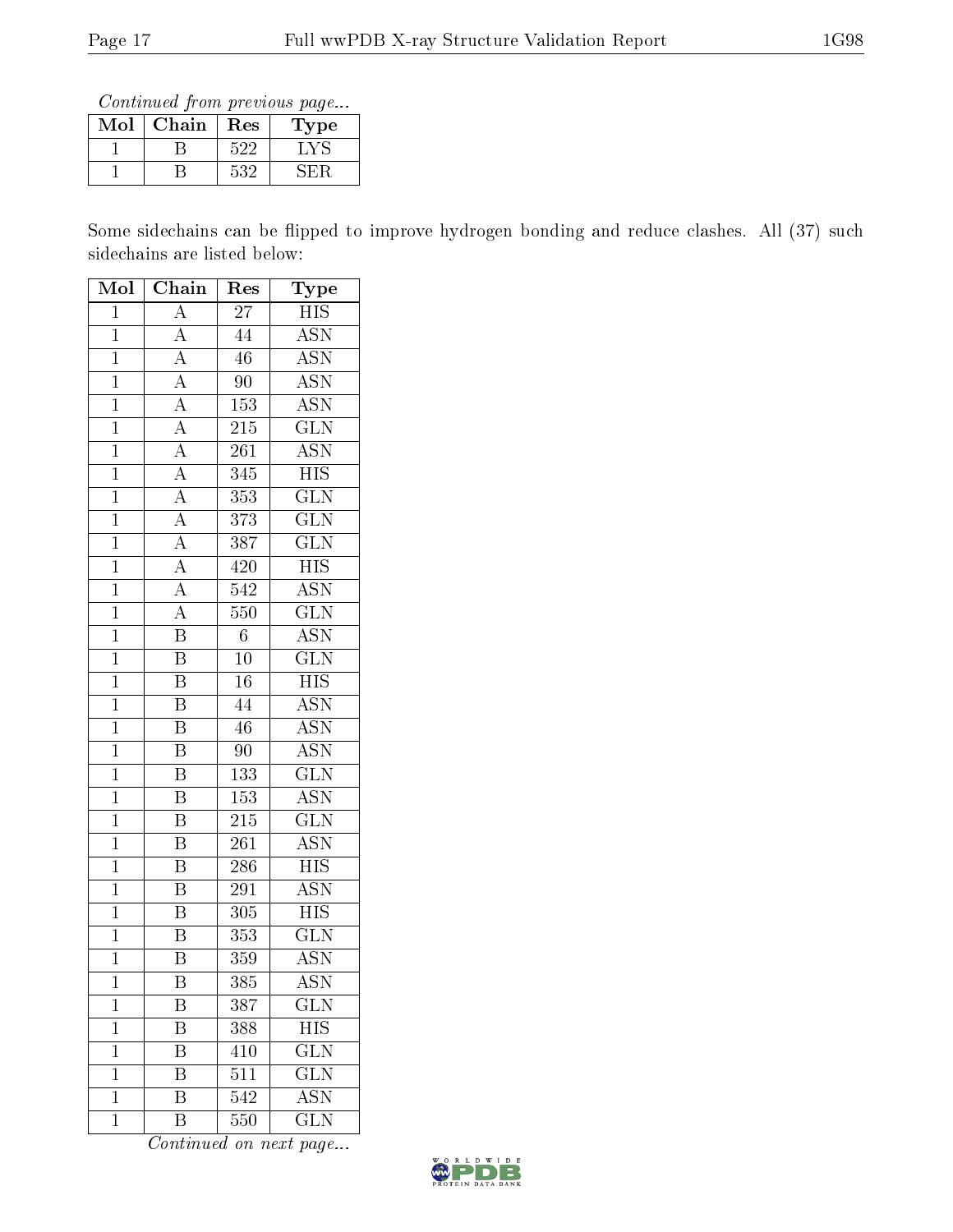Continued from previous page...

| Mol | Chain | $\perp$ Res | ype |
|-----|-------|-------------|-----|
|     |       |             |     |

#### $5.3.3$  RNA  $(i)$

There are no RNA molecules in this entry.

#### 5.4 Non-standard residues in protein, DNA, RNA chains (i)

There are no non-standard protein/DNA/RNA residues in this entry.

#### 5.5 Carbohydrates (i)

There are no carbohydrates in this entry.

### 5.6 Ligand geometry  $(i)$

2 ligands are modelled in this entry.

In the following table, the Counts columns list the number of bonds (or angles) for which Mogul statistics could be retrieved, the number of bonds (or angles) that are observed in the model and the number of bonds (or angles) that are defined in the Chemical Component Dictionary. The Link column lists molecule types, if any, to which the group is linked. The Z score for a bond length (or angle) is the number of standard deviations the observed value is removed from the expected value. A bond length (or angle) with  $|Z| > 2$  is considered an outlier worth inspection. RMSZ is the root-mean-square of all Z scores of the bond lengths (or angles).

| Mol |                 |                     |            | Link |          | Bond lengths |             |            | Bond angles |        |
|-----|-----------------|---------------------|------------|------|----------|--------------|-------------|------------|-------------|--------|
|     | Type            | $\mid$ Chain $\mid$ | $\mid$ Res |      | Counts   | RMSZ         | # $ Z  > 2$ | Counts     | RMSZ        | # Z    |
|     | PA <sub>5</sub> |                     | 558        |      | .14.14   | 1.49         | (2(18%)     | 16, 20, 20 | 1.75        | 3(18%) |
|     | PA <sub>5</sub> |                     | 558        |      | 11.14.14 | 1.48         | (2 (18%)    | 16, 20, 20 | 1.75        | 3(18%) |

In the following table, the Chirals column lists the number of chiral outliers, the number of chiral centers analysed, the number of these observed in the model and the number defined in the Chemical Component Dictionary. Similar counts are reported in the Torsion and Rings columns. '-' means no outliers of that kind were identified.

|                 |     | Mol   Type   Chain   Res   Link   Chirals | Torsions   | $\vert$ Rings |
|-----------------|-----|-------------------------------------------|------------|---------------|
| PA <sub>5</sub> | 558 |                                           | 0/14/18/18 |               |
| PA <sub>5</sub> | 558 |                                           | 0/14/18/18 |               |

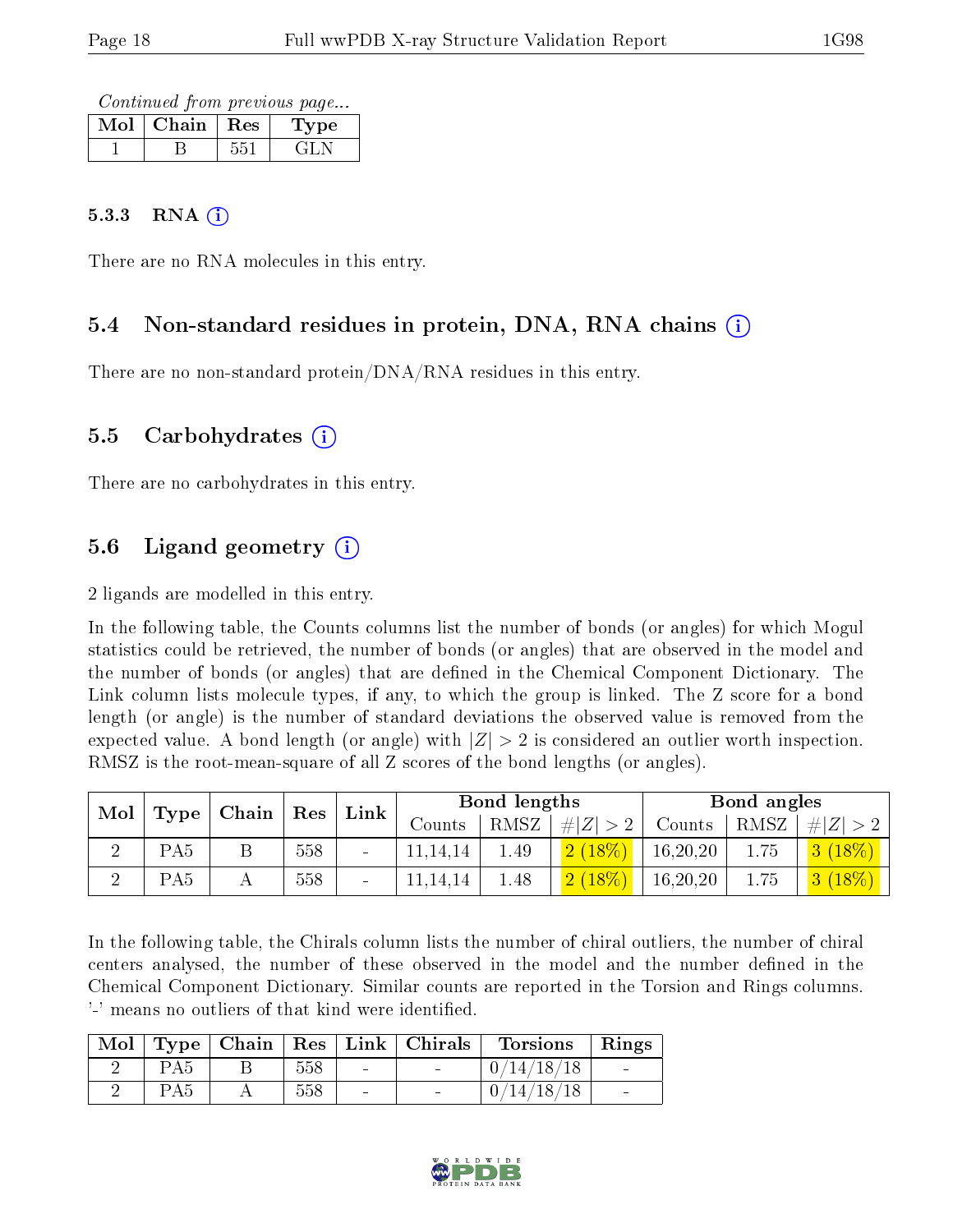| Mol | Chain | $\operatorname{Res}$ | Type            | $\boldsymbol{\mathrm{Atoms}}$ | $\mathbf{Z}$ | $\vert$ Observed $(A)$ | Ideal(A) |
|-----|-------|----------------------|-----------------|-------------------------------|--------------|------------------------|----------|
|     |       | 558                  | PA <sub>5</sub> | $C5-C4$                       | 2.85         | 1.55                   | 1.51     |
|     |       | 558                  | PA <sub>5</sub> | $C5-C4$                       | 2.81         | 1.55                   | 1.51     |
|     |       | 558                  | PA <sub>5</sub> | $C3-C2$                       | 2.52         | 1.57                   | 1.53     |
|     |       | 558                  | PA <sub>5</sub> | $C3-C2$                       | 2.33         | 1.56                   | 1.53     |

All (4) bond length outliers are listed below:

All (6) bond angle outliers are listed below:

| Mol                         | Chain        | Res | Type            | Atoms      | Z       | Observed $(°)$ | Ideal $(°)$ |
|-----------------------------|--------------|-----|-----------------|------------|---------|----------------|-------------|
| $\mathcal{D}_{\mathcal{L}}$ |              | 558 | PA <sub>5</sub> | $P-O5-C5$  | $-3.95$ | 107.40         | 118.30      |
| 2                           | В            | 558 | PA <sub>5</sub> | $P-O5-C5$  | $-3.90$ | 107.55         | 118.30      |
| $\mathcal{D}$               |              | 558 | PA <sub>5</sub> | $O2-C2-C1$ | 3.22    | 118.86         | 111.10      |
| $\mathcal{D}$               | <sup>B</sup> | 558 | PA <sub>5</sub> | $O2-C2-C1$ | 3.20    | 118.81         | 111.10      |
| $\mathcal{D}$               | R            | 558 | PA <sub>5</sub> | $C5-C4-C3$ | $-2.65$ | 107.08         | 112.20      |
| $\mathcal{D}$               |              | 558 | PA <sub>5</sub> | $C5-C4-C3$ | $-2.39$ | 107.58         | 112.20      |

There are no chirality outliers.

There are no torsion outliers.

There are no ring outliers.

1 monomer is involved in 1 short contact:

|  |         | $\sqrt{\text{Mol}\parallel\text{Chain}}\parallel\text{Res}\parallel\text{Type}\parallel\text{Class}\parallel\text{Symm-Class}\parallel$ |
|--|---------|-----------------------------------------------------------------------------------------------------------------------------------------|
|  | 558 PA5 |                                                                                                                                         |

### 5.7 [O](https://www.wwpdb.org/validation/2017/XrayValidationReportHelp#nonstandard_residues_and_ligands)ther polymers (i)

There are no such residues in this entry.

### 5.8 Polymer linkage issues (i)

There are no chain breaks in this entry.